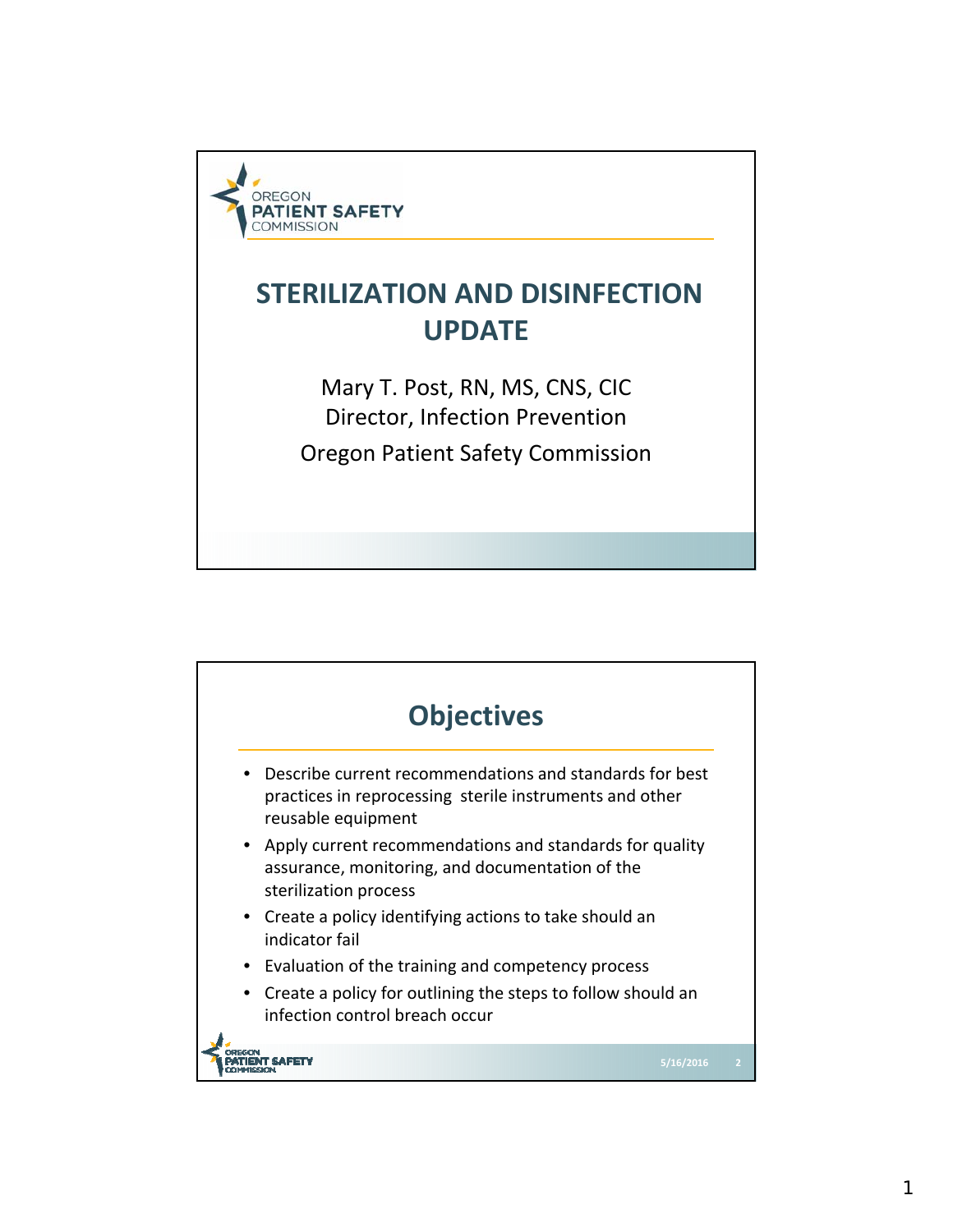

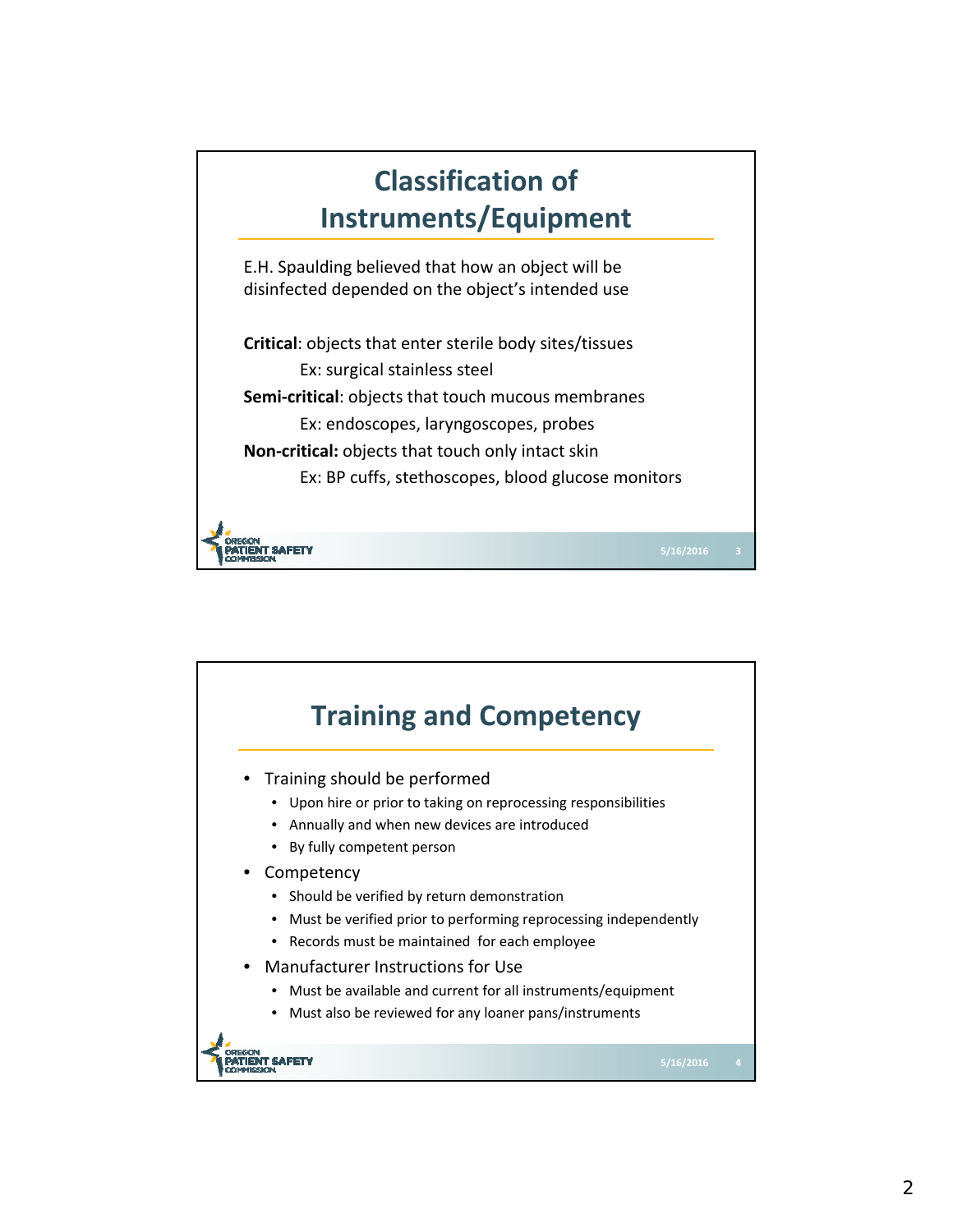

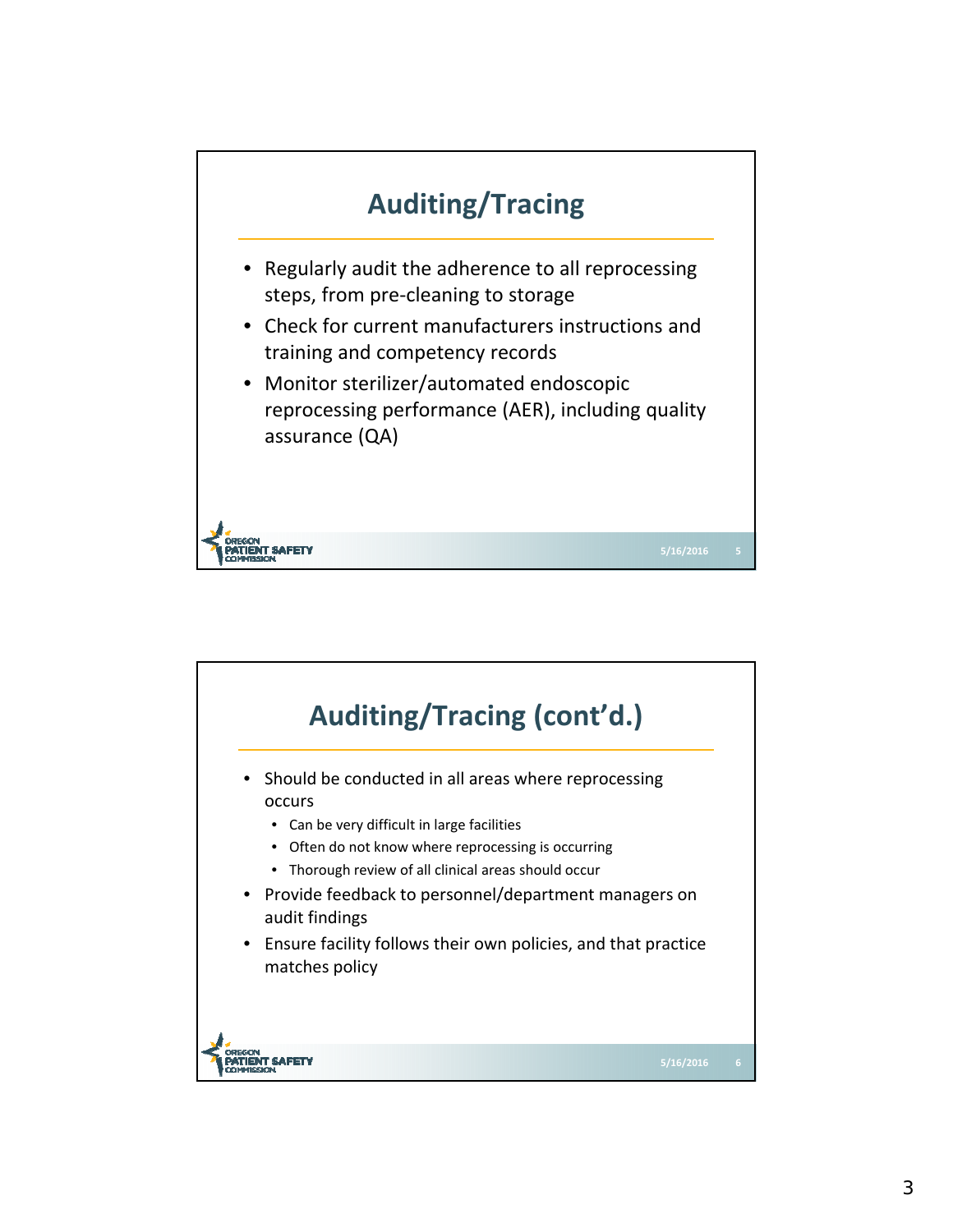

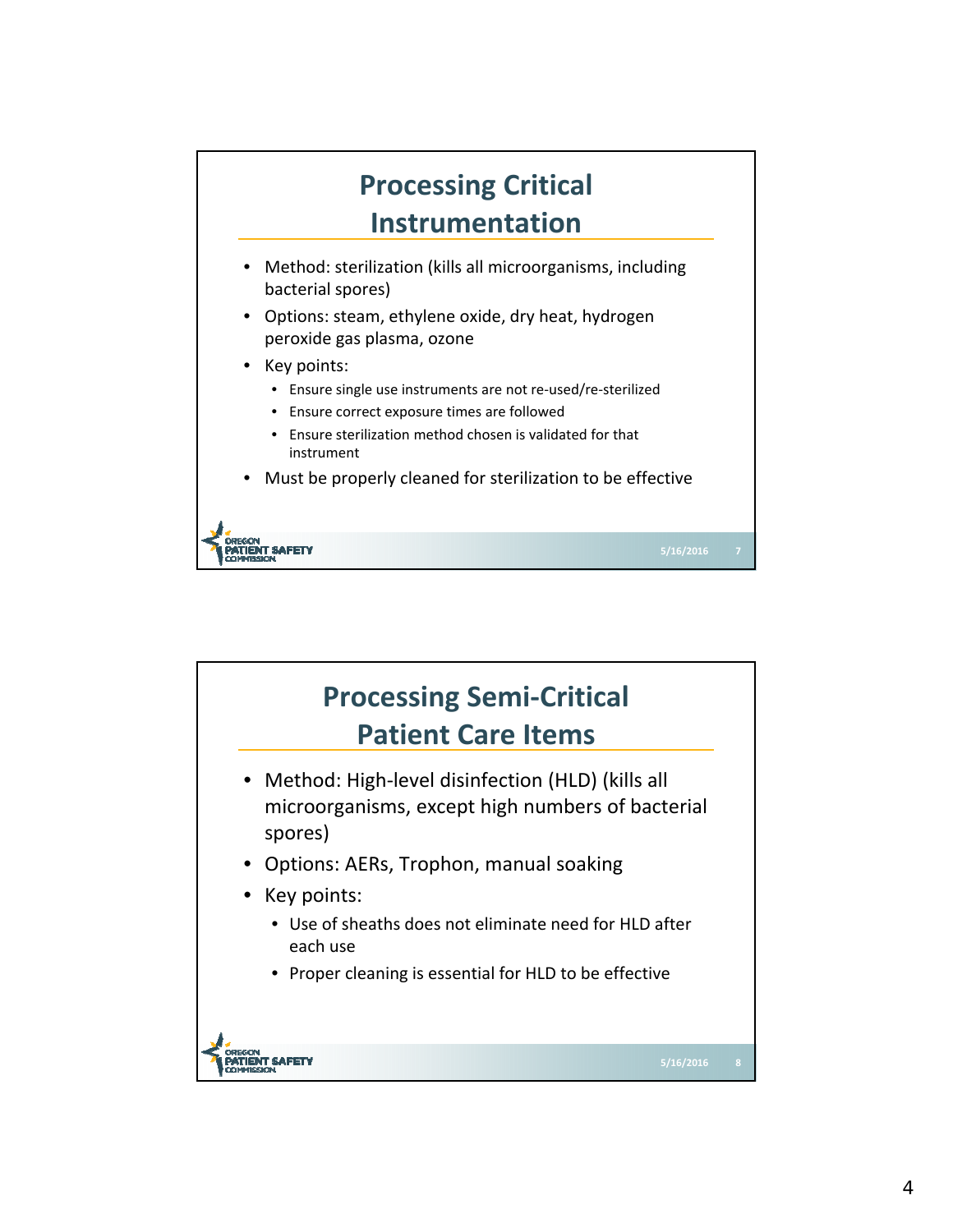## **Disinfecting Non‐Critical Patient Care Items** • Method: Low‐ or Intermediate‐ level disinfection

- Options: Environmental Protection Agency (EPA) approved hospital disinfectants
- Key points:

**IENT SAFETY** 

- Often overlooked
- Follow manufacturer's instructions
- Often a source of outbreaks/infections
- Important component of any infection prevention program

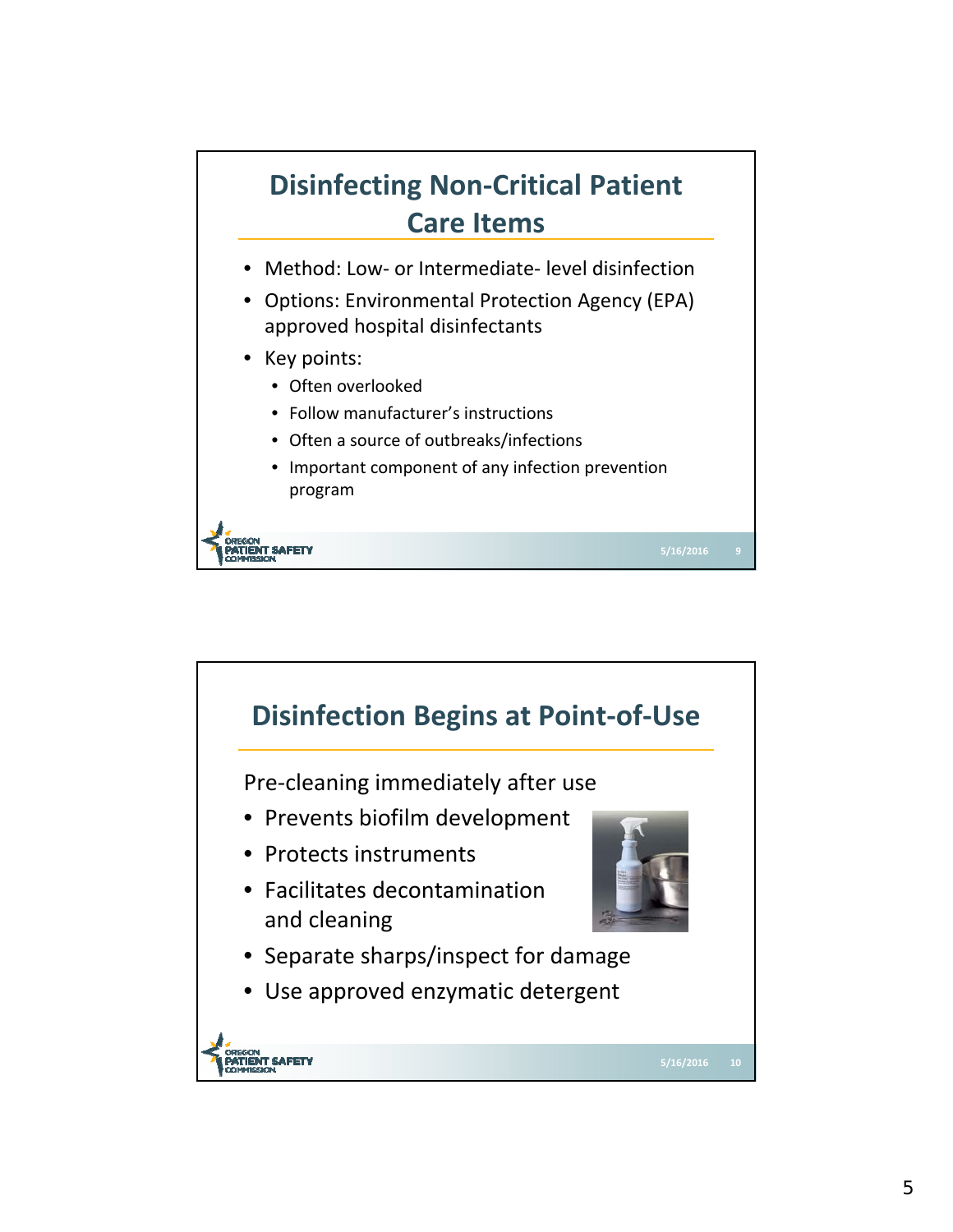

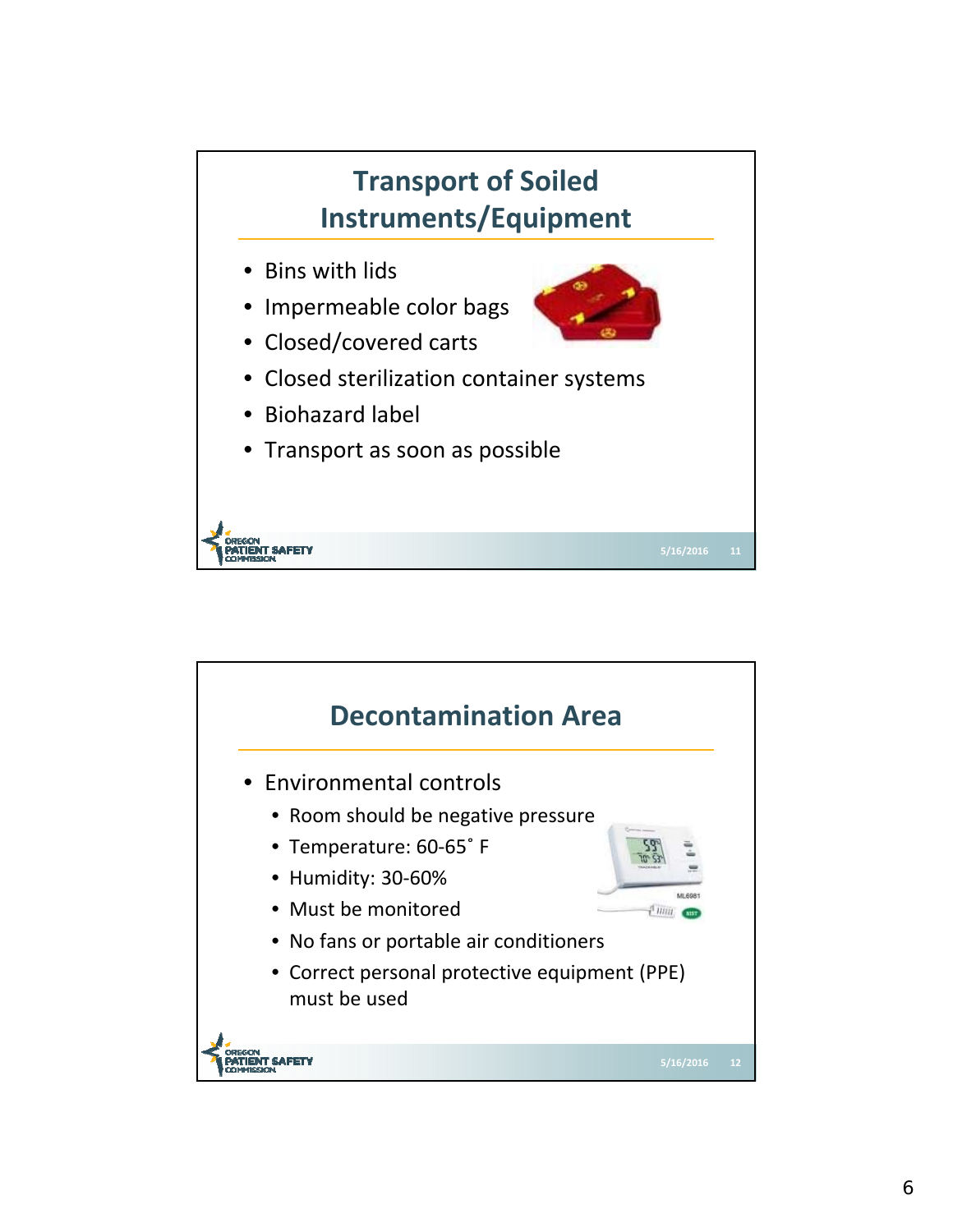

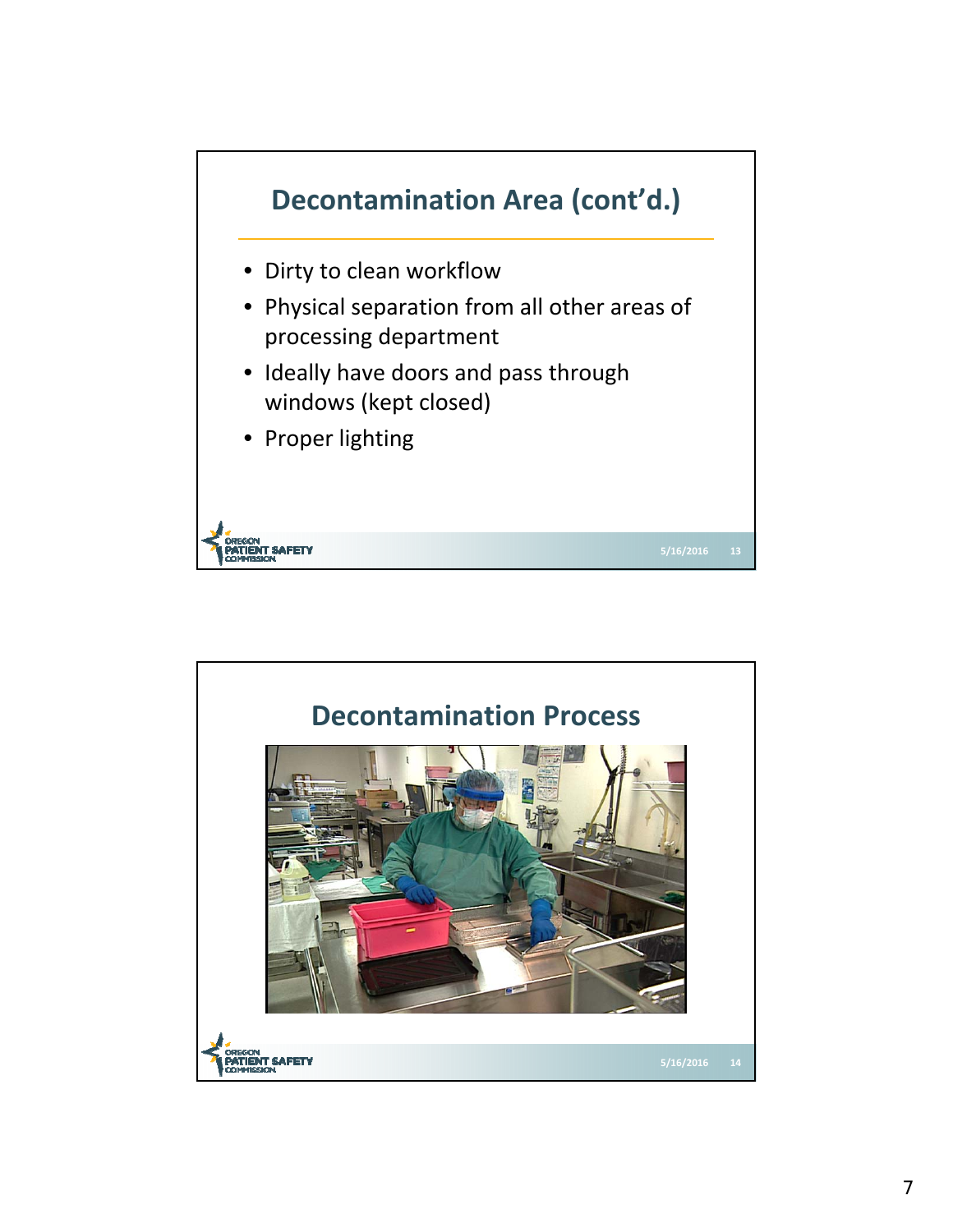

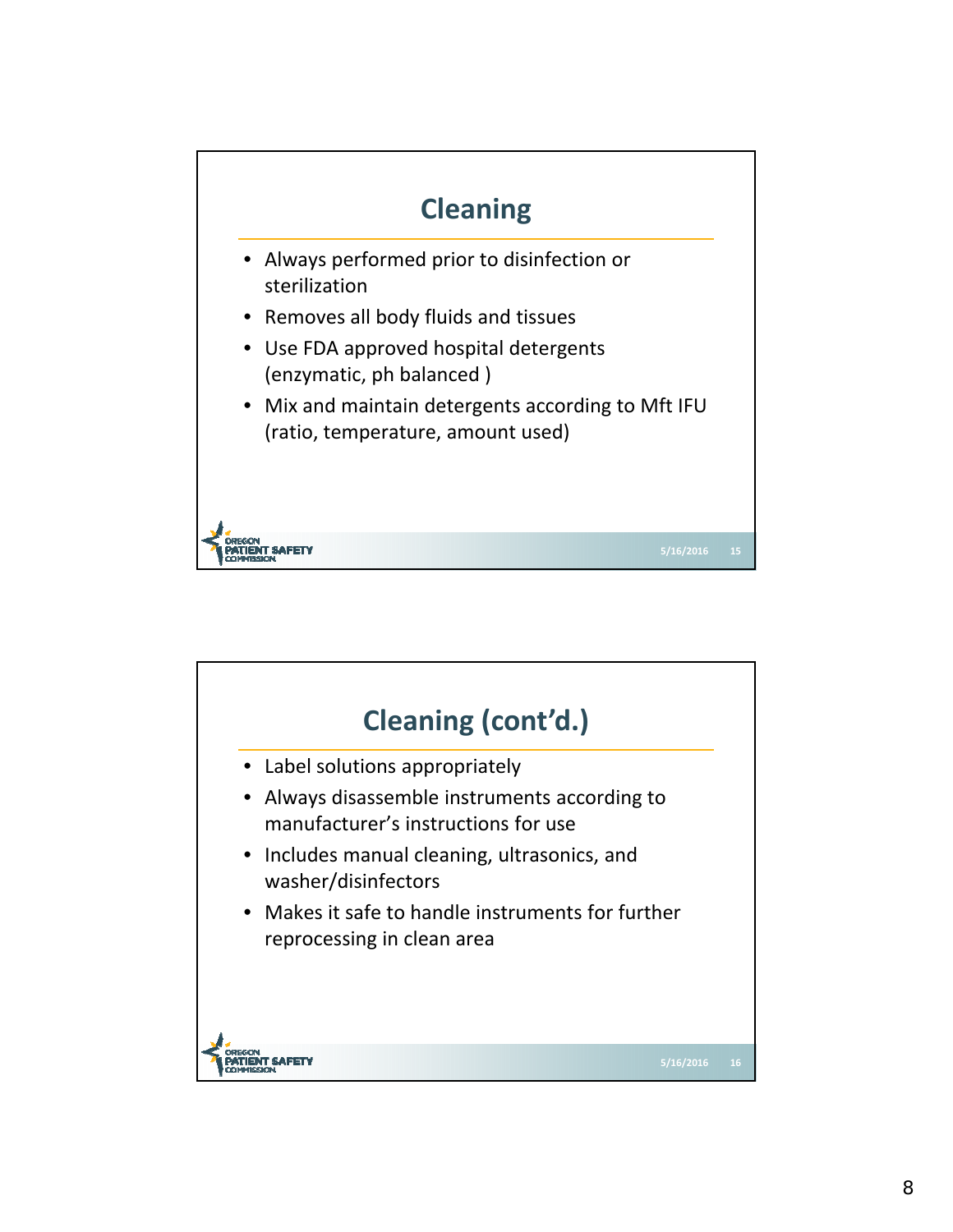

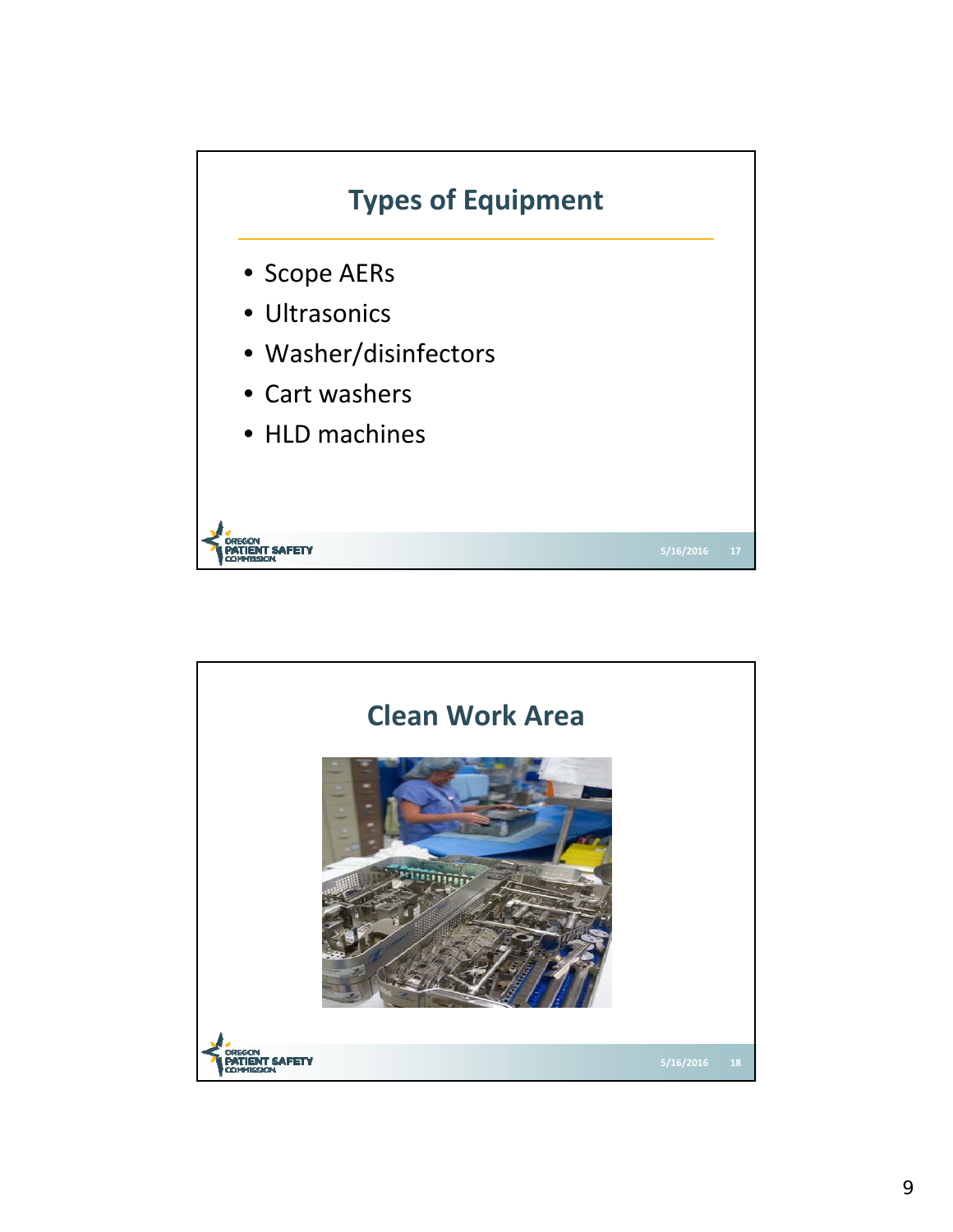

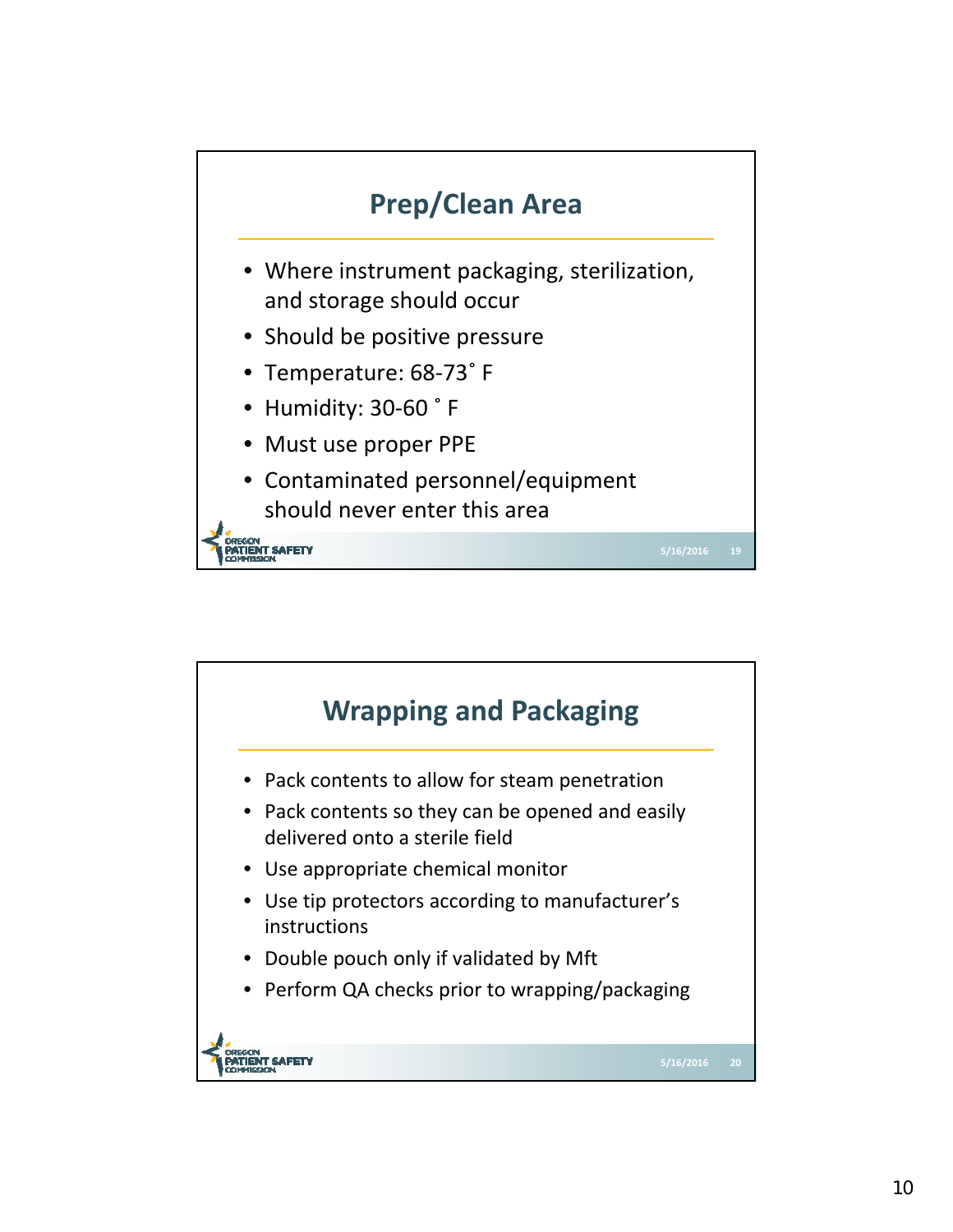

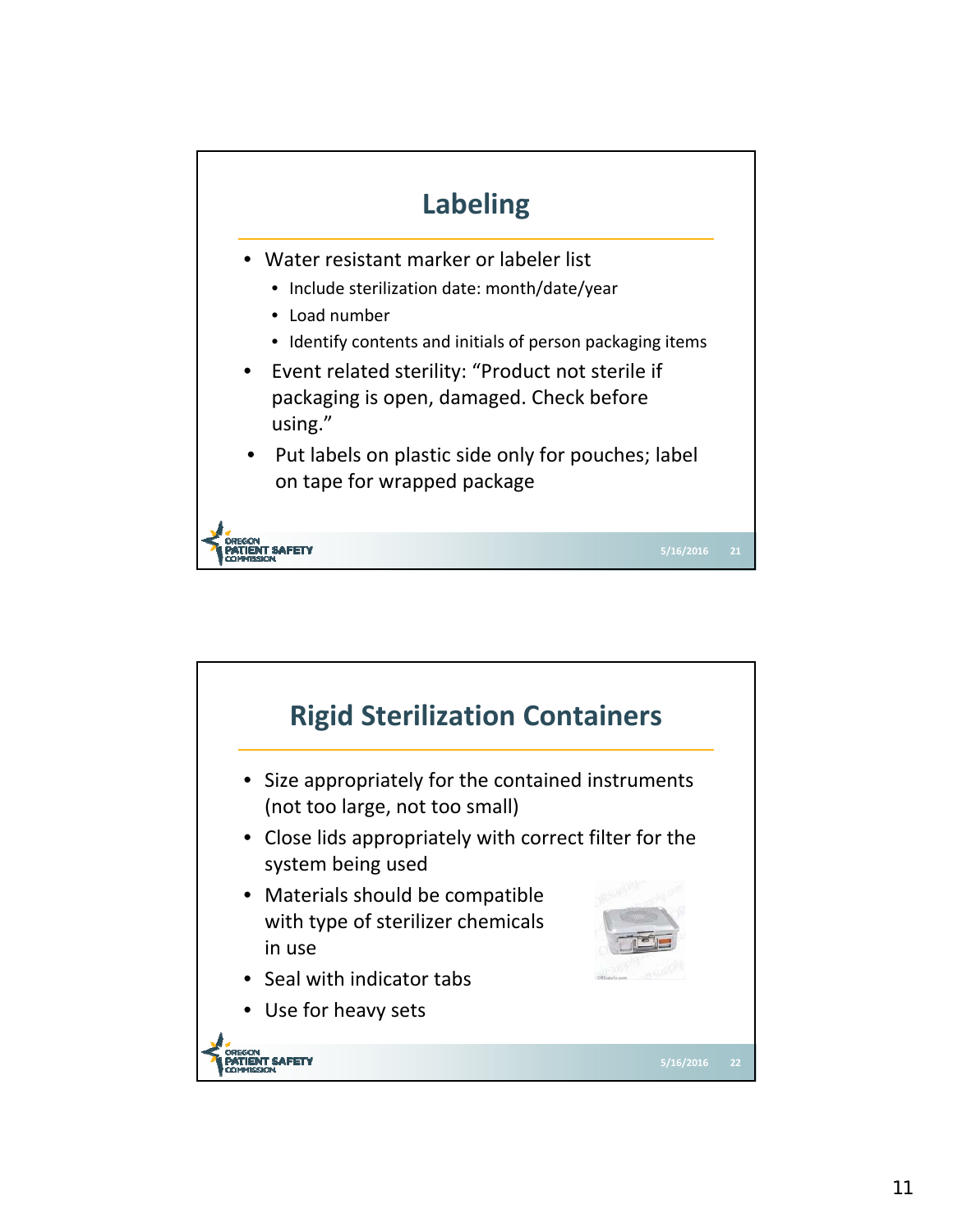

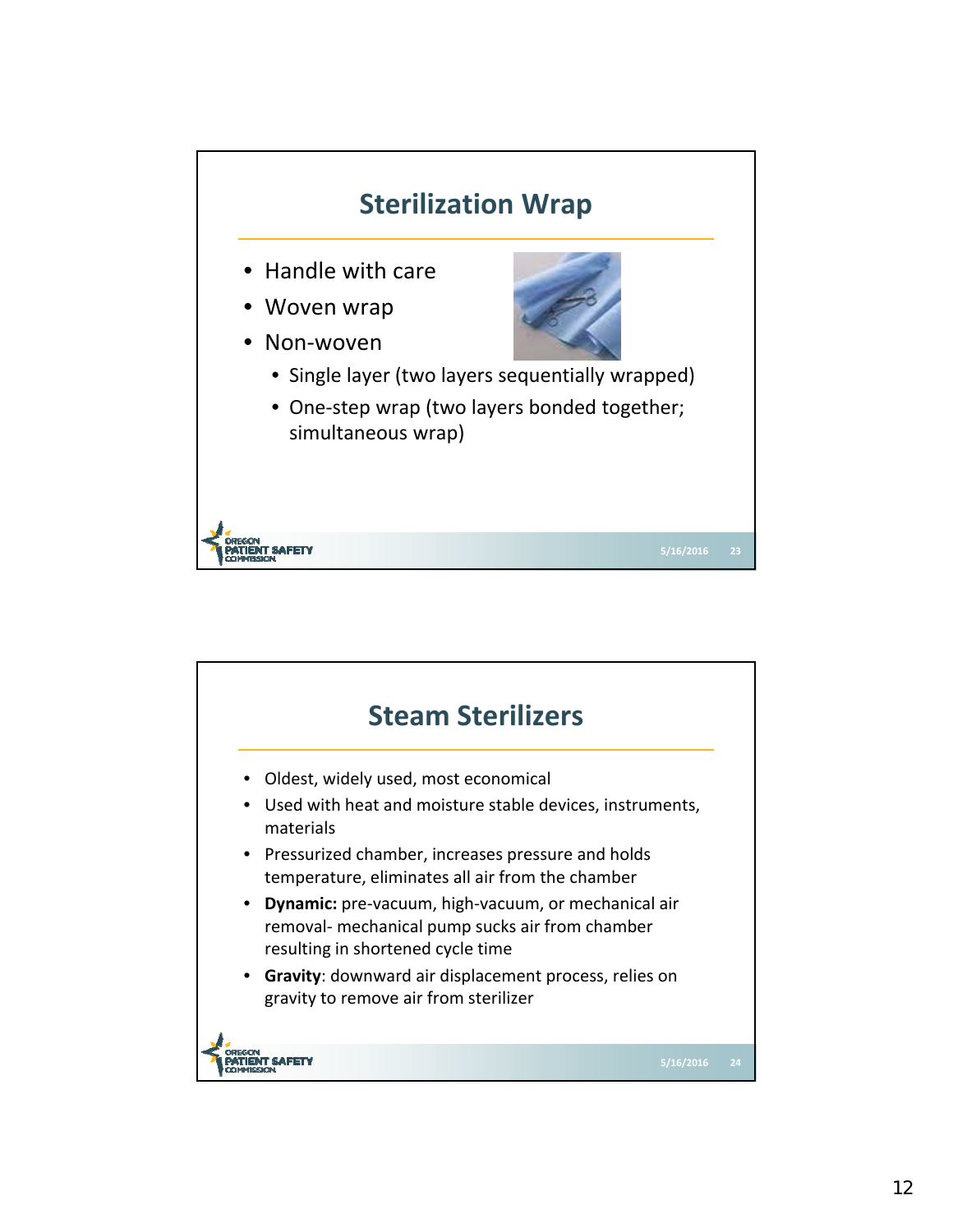

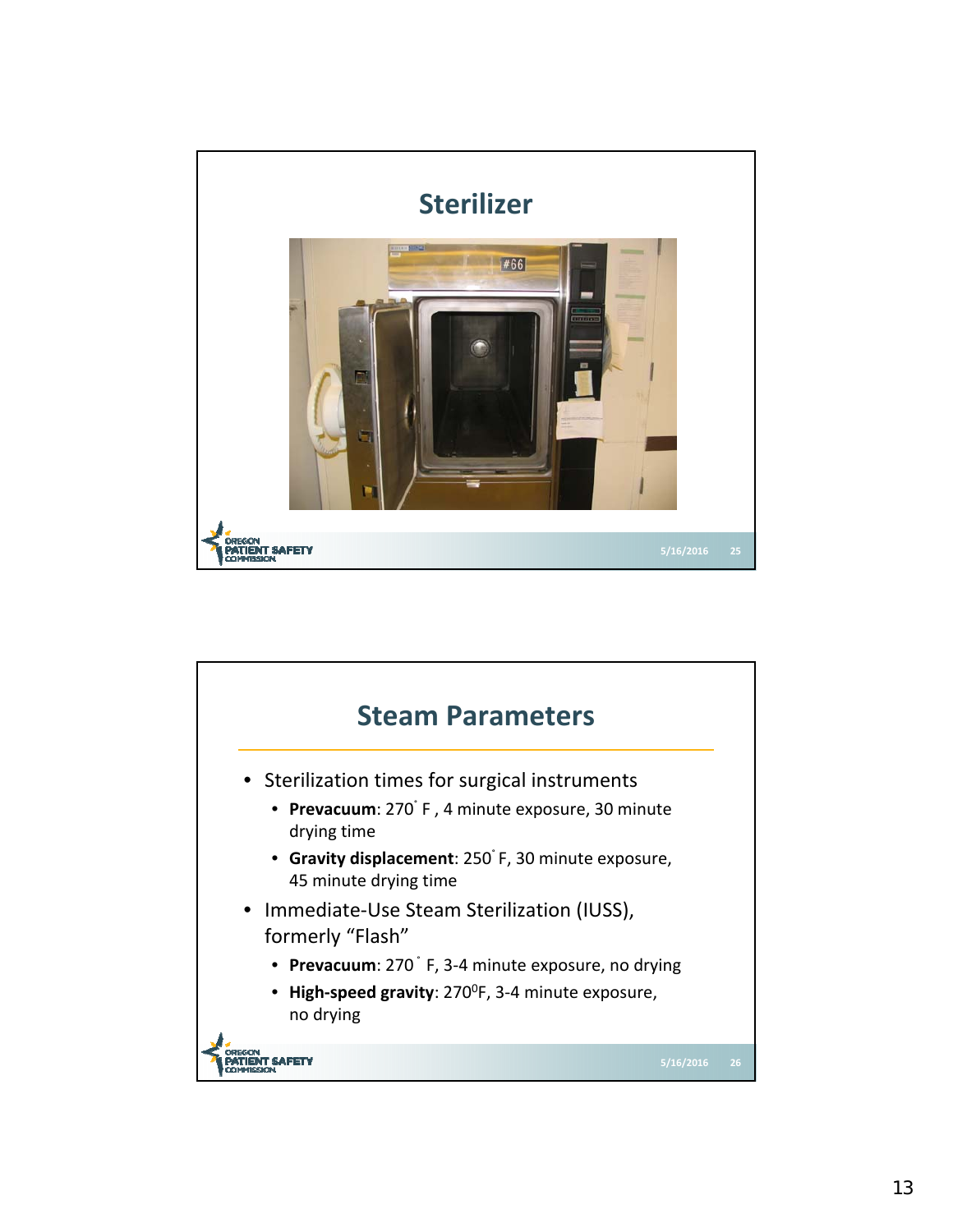

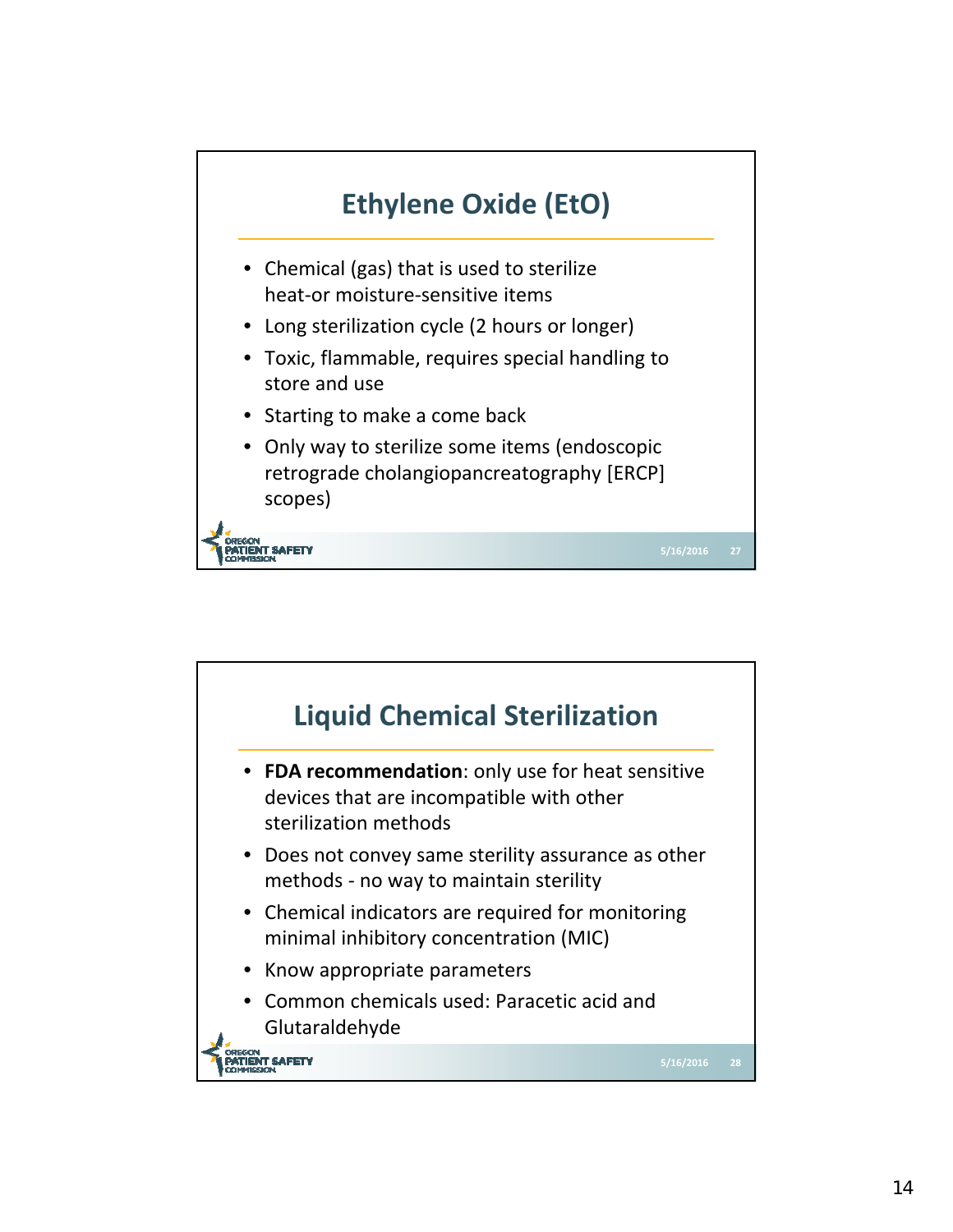

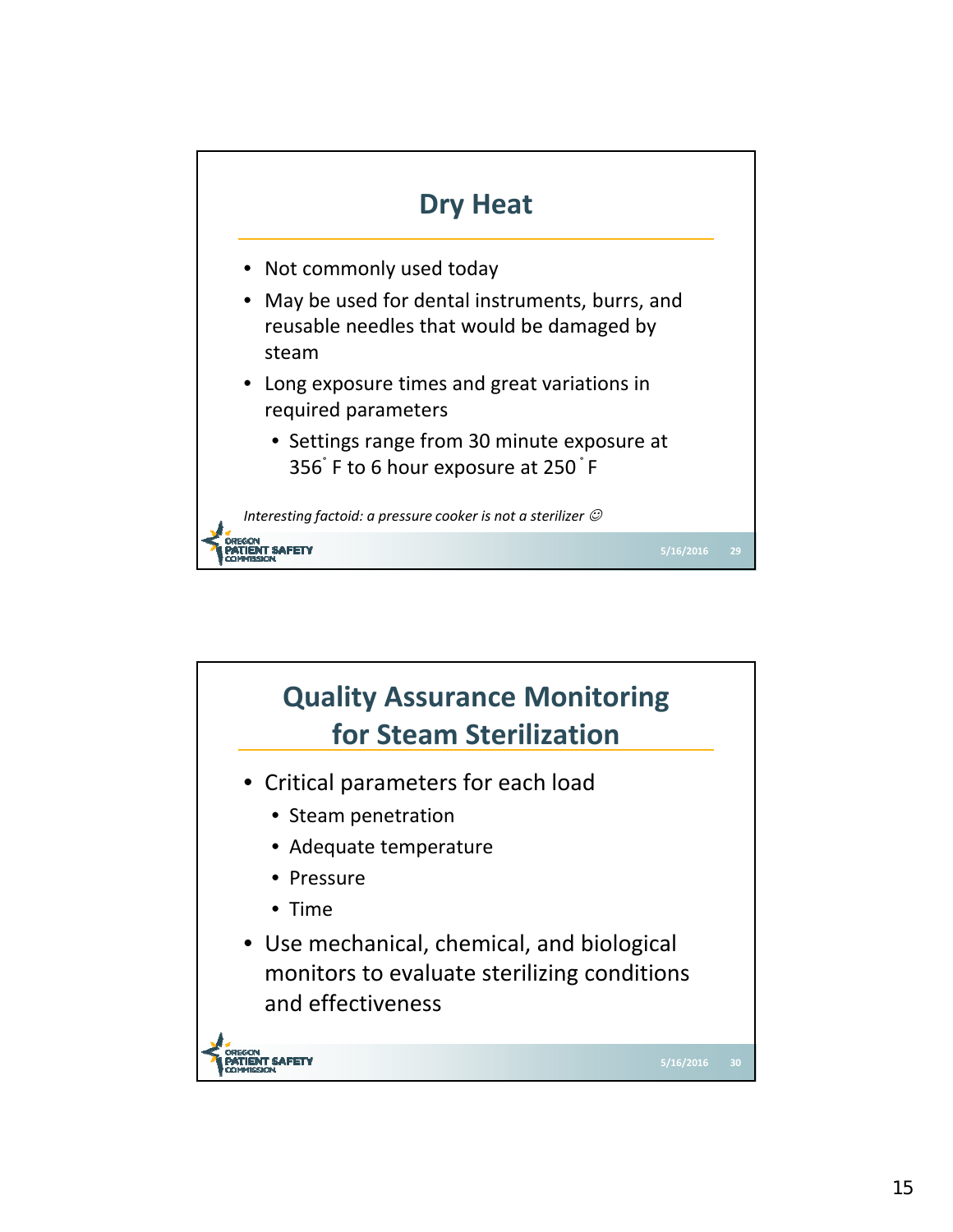

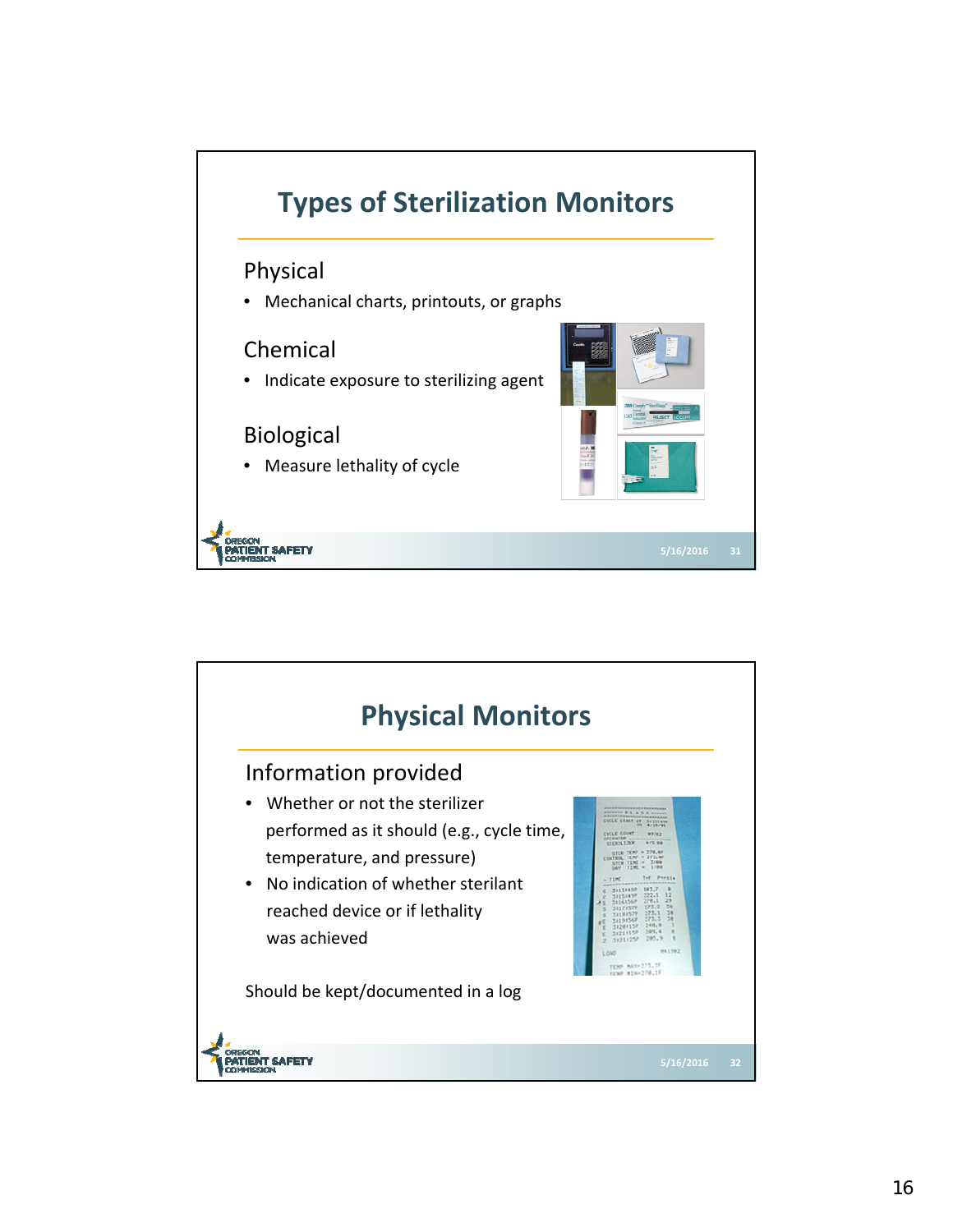

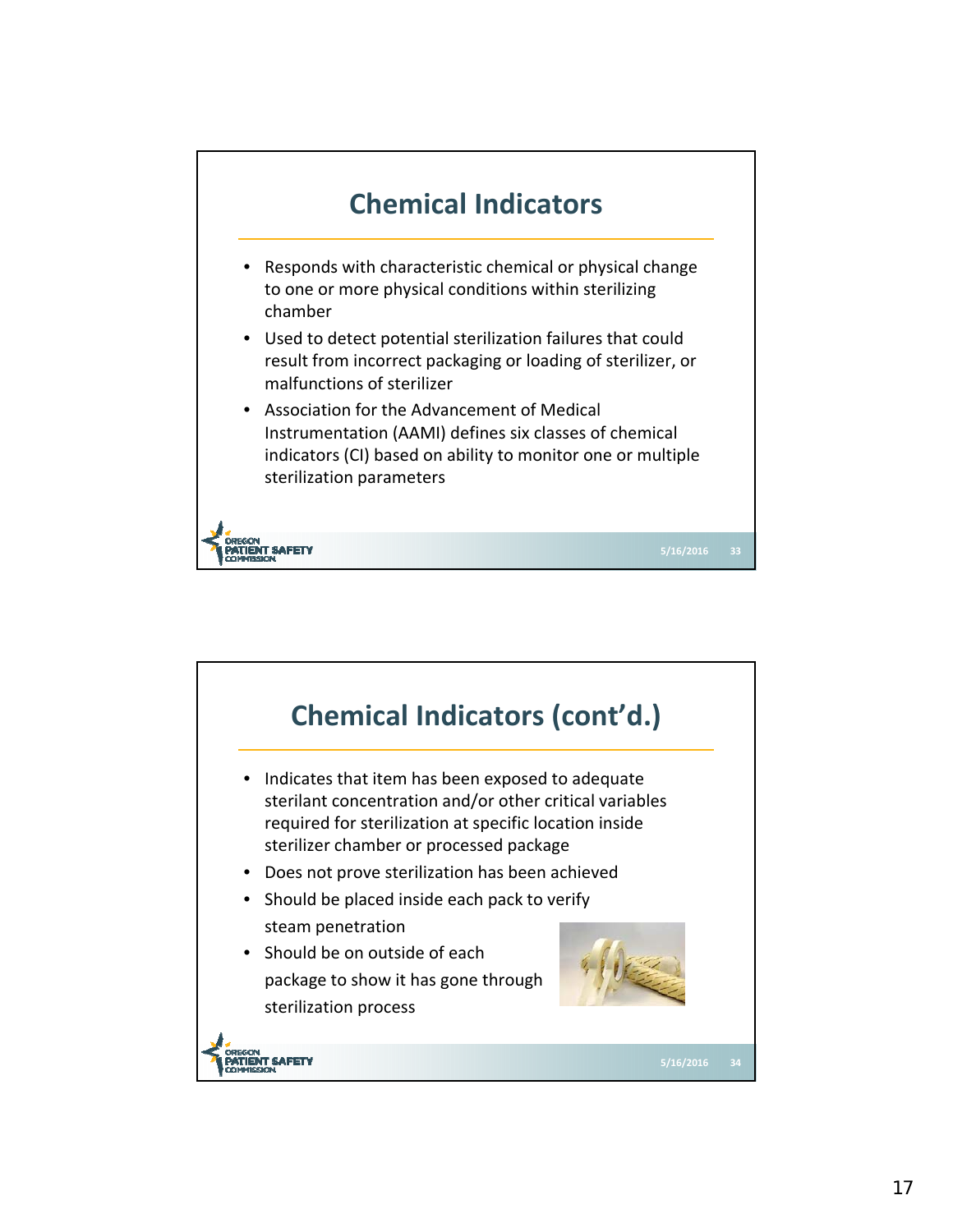

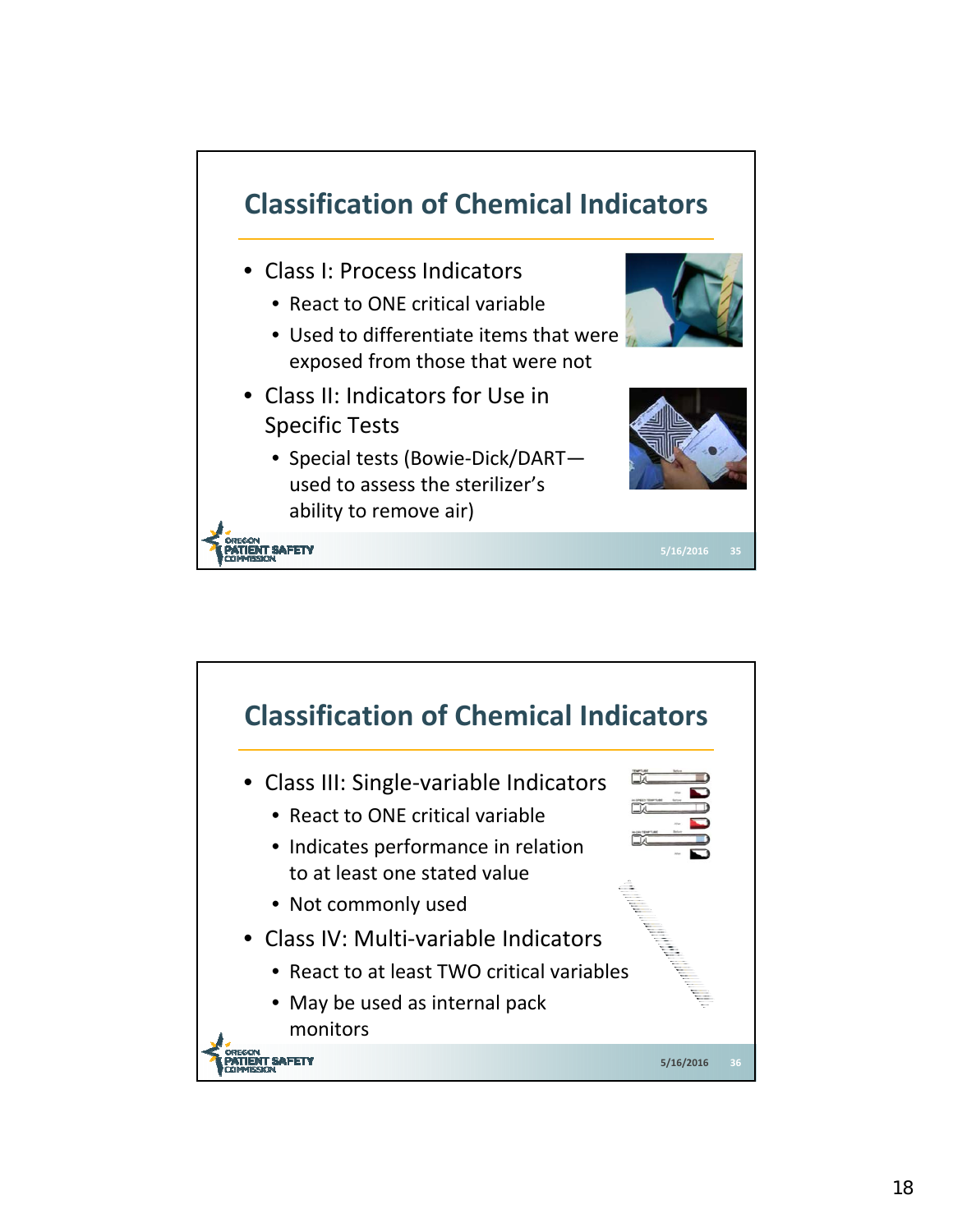

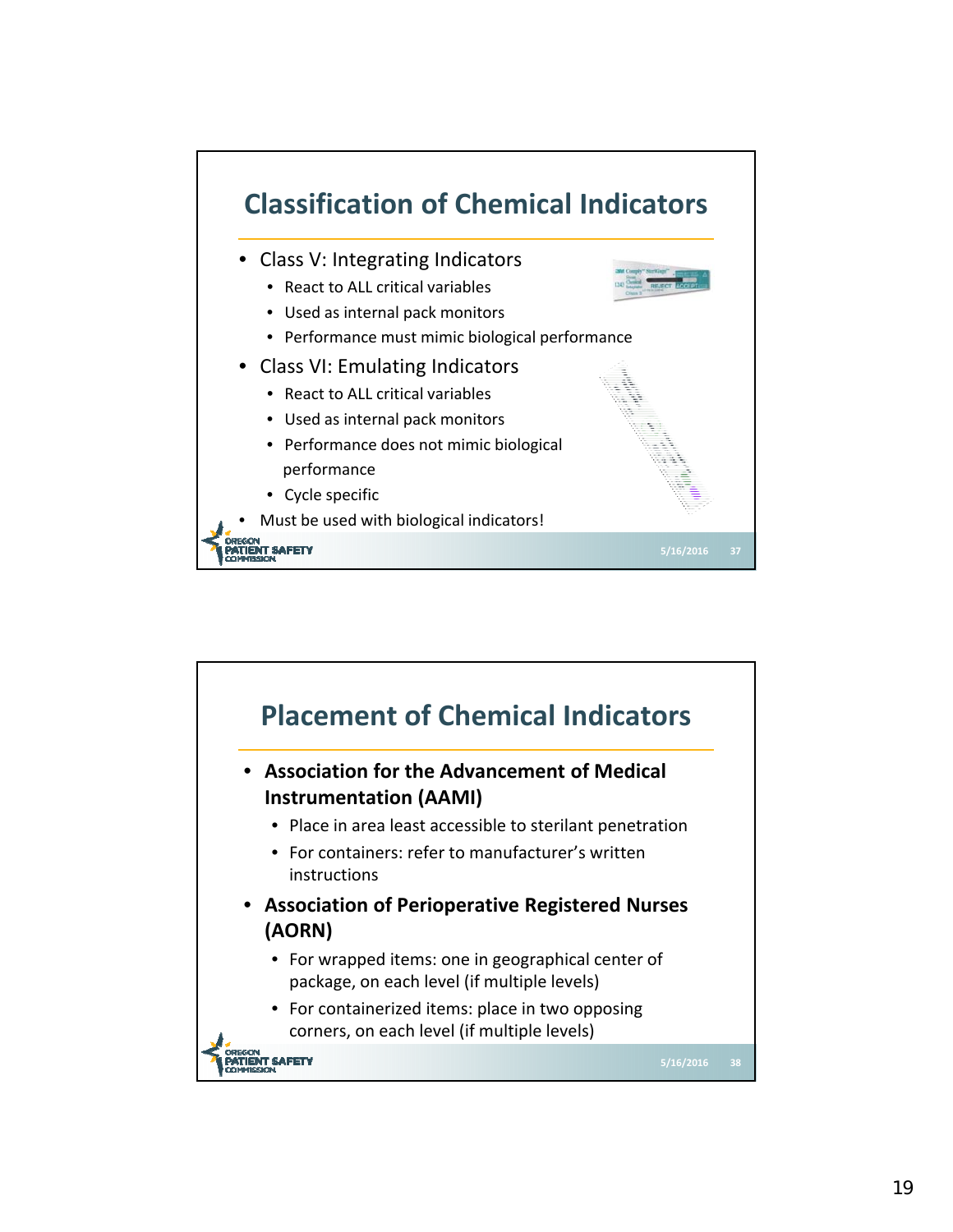

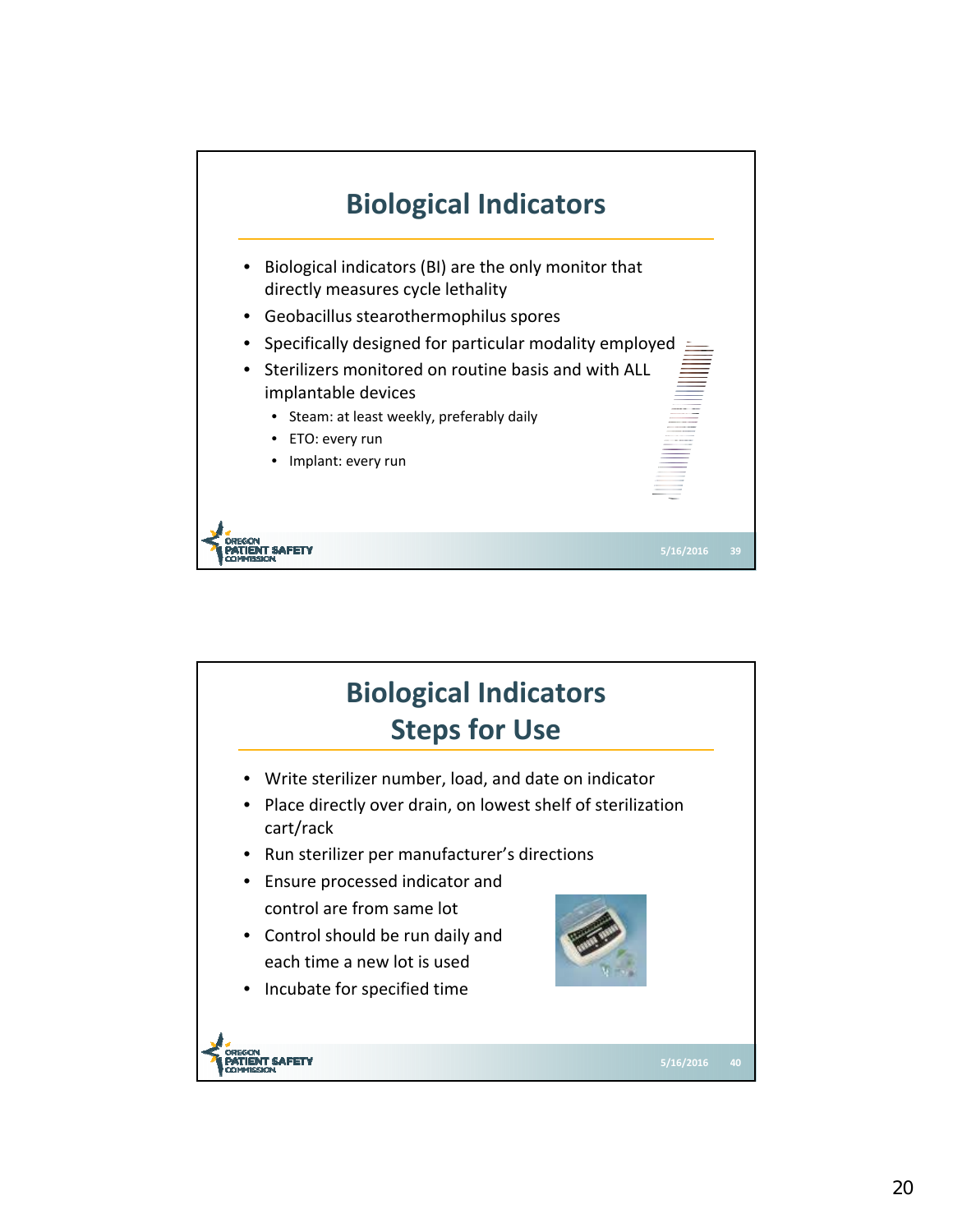

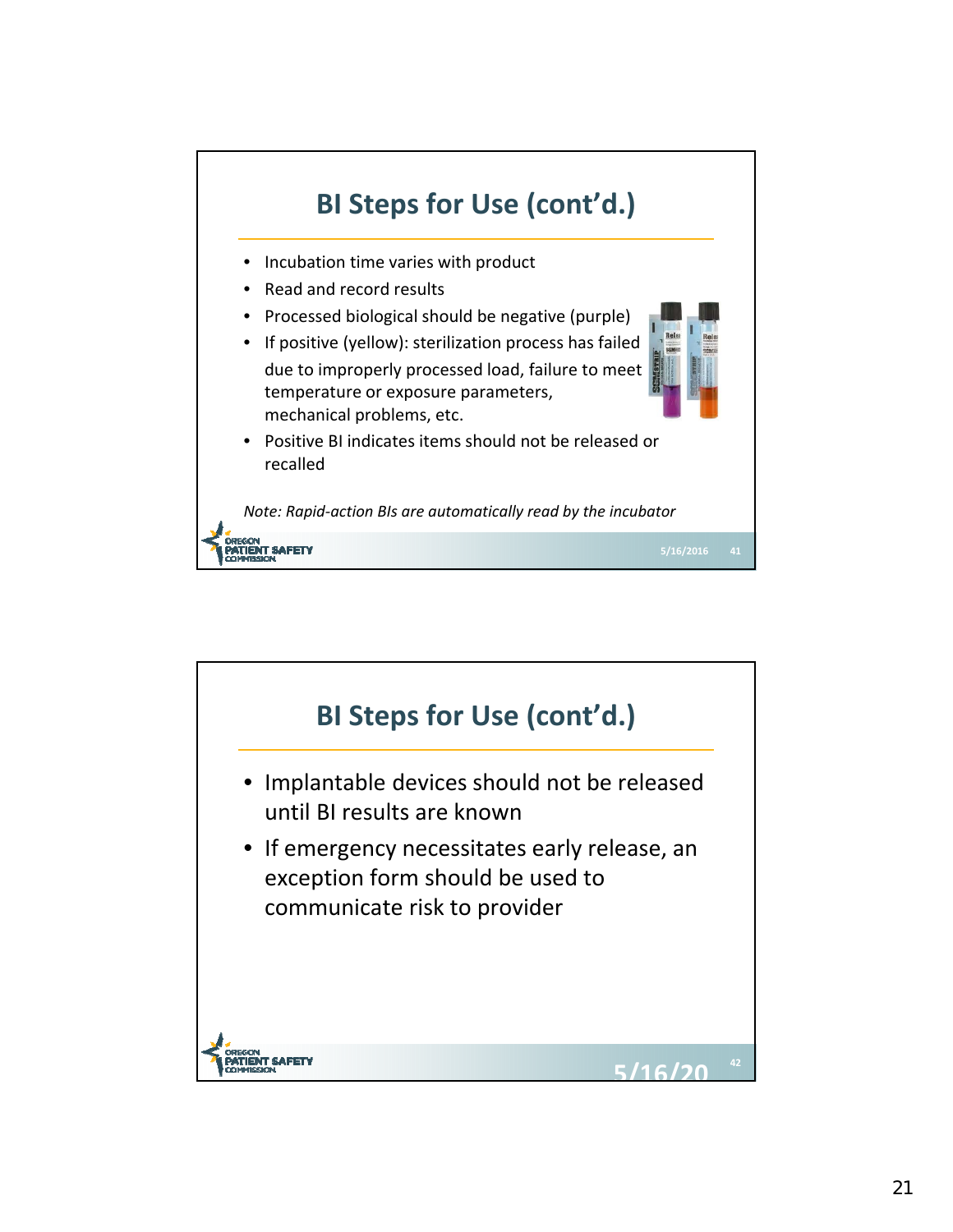

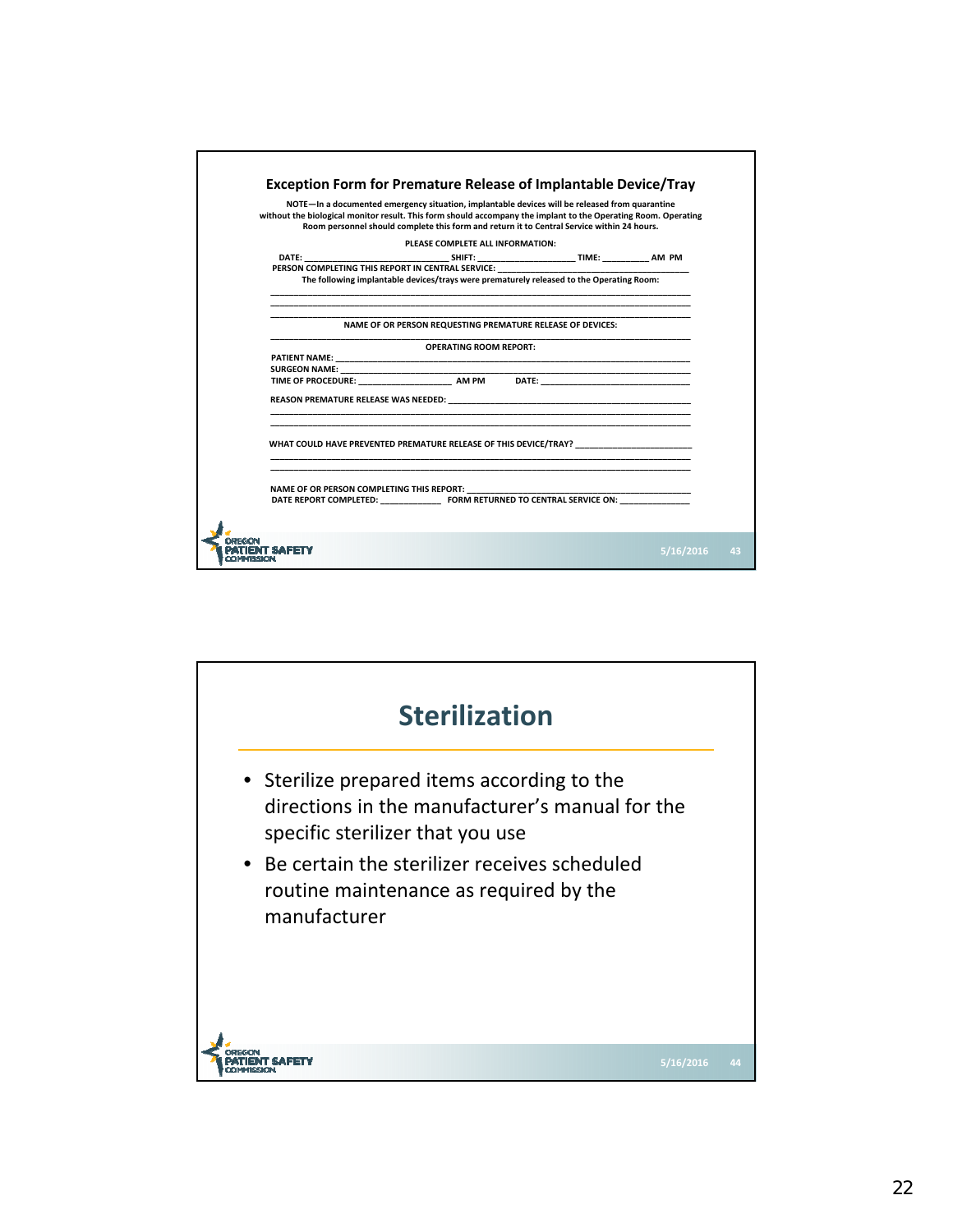

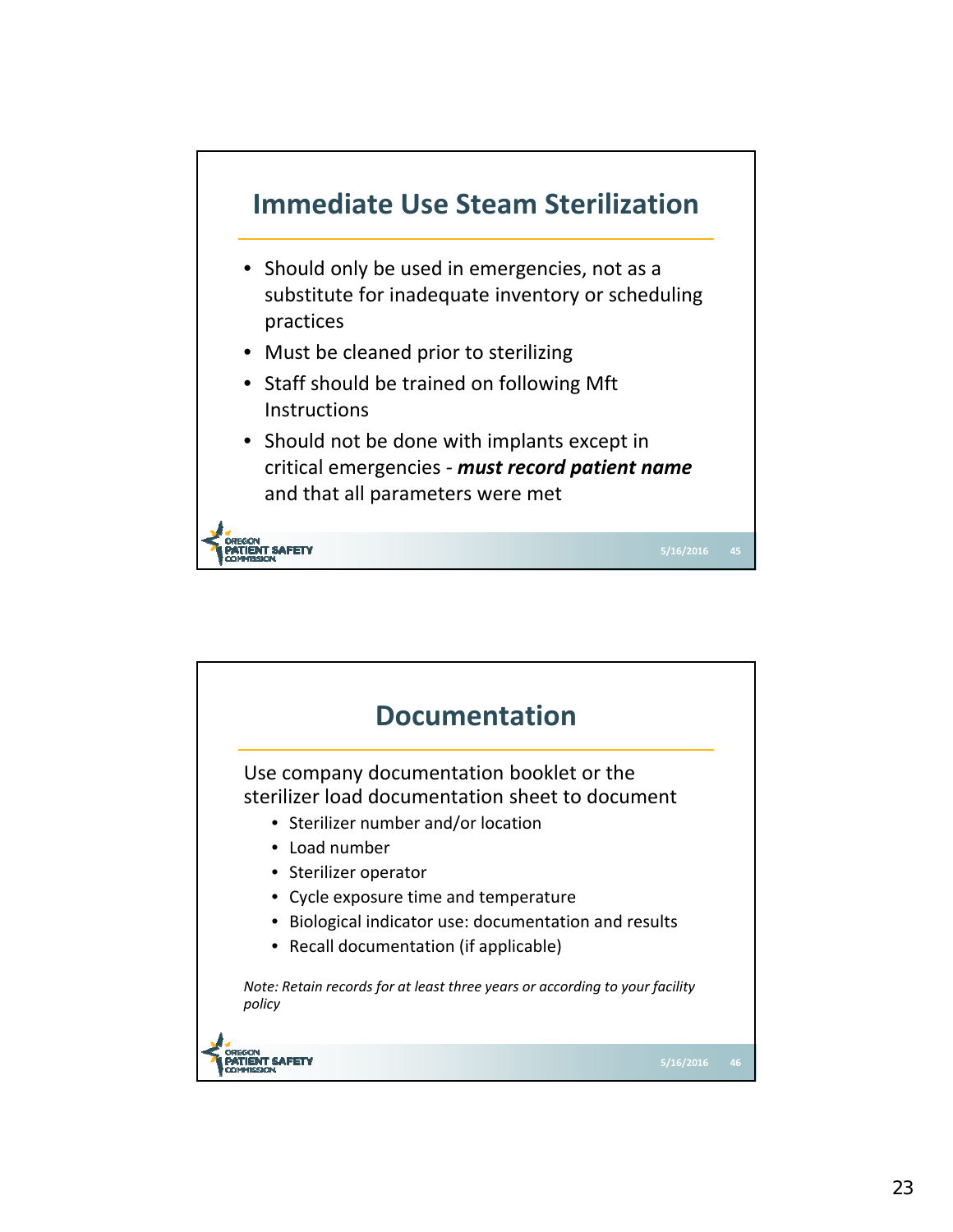

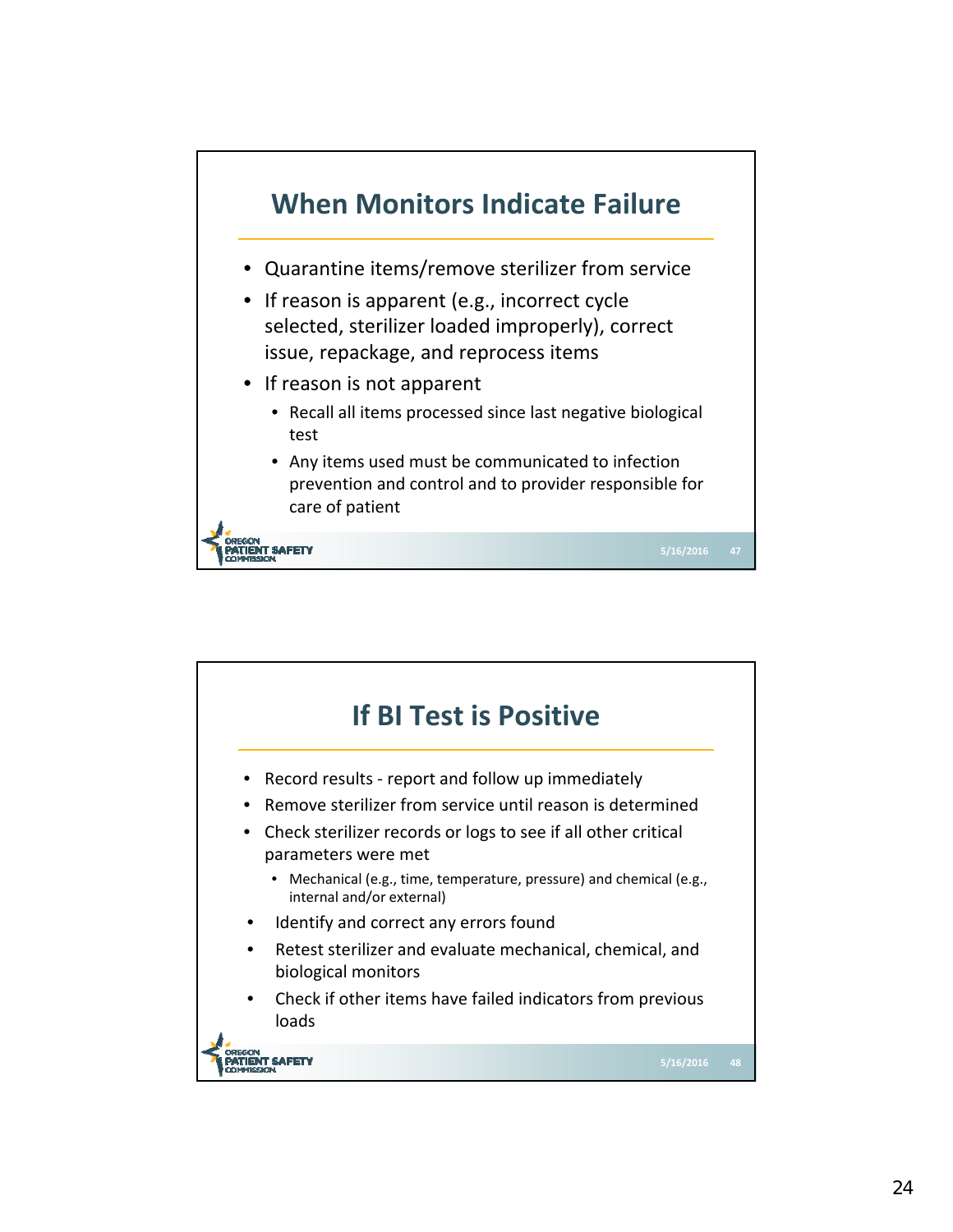

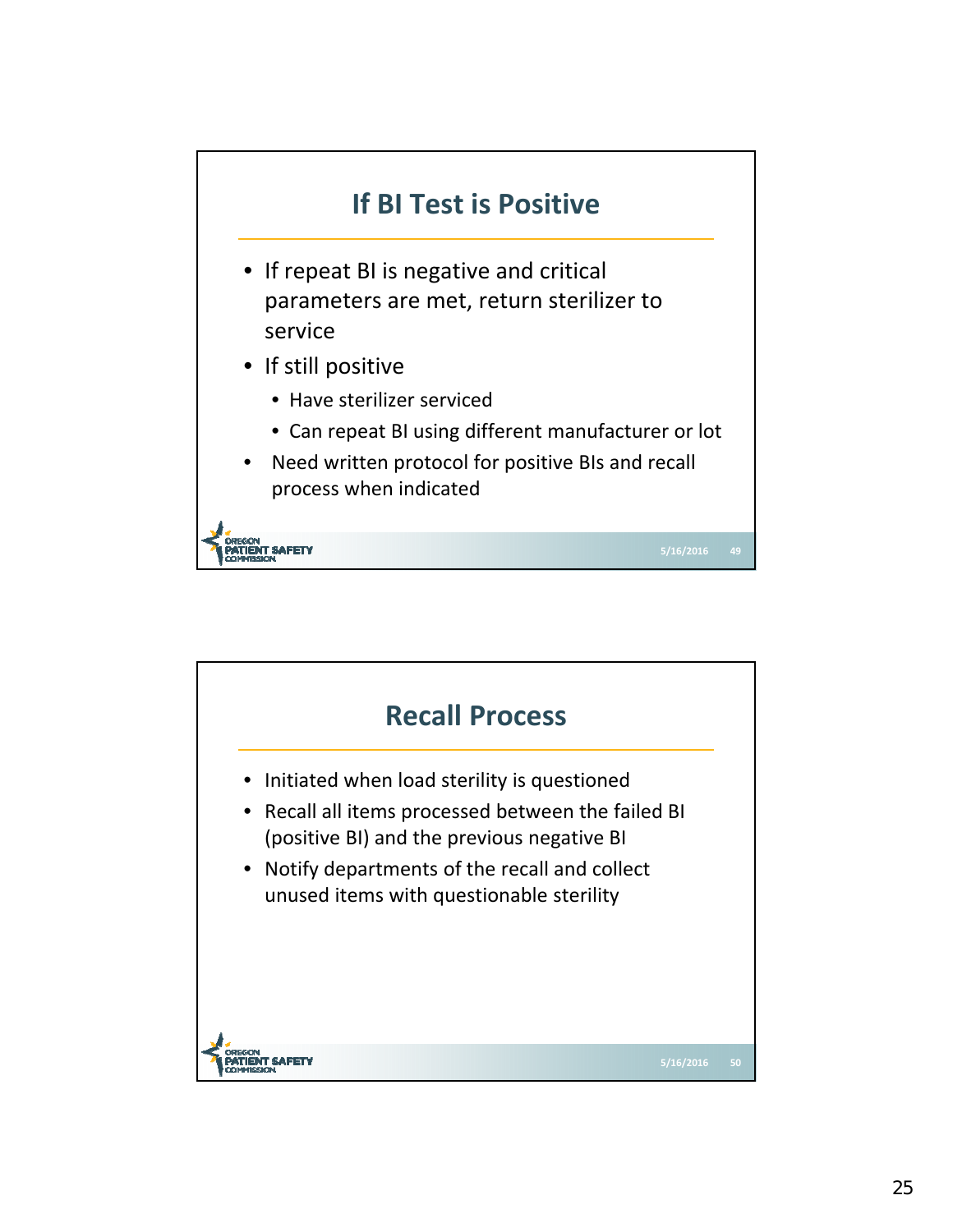

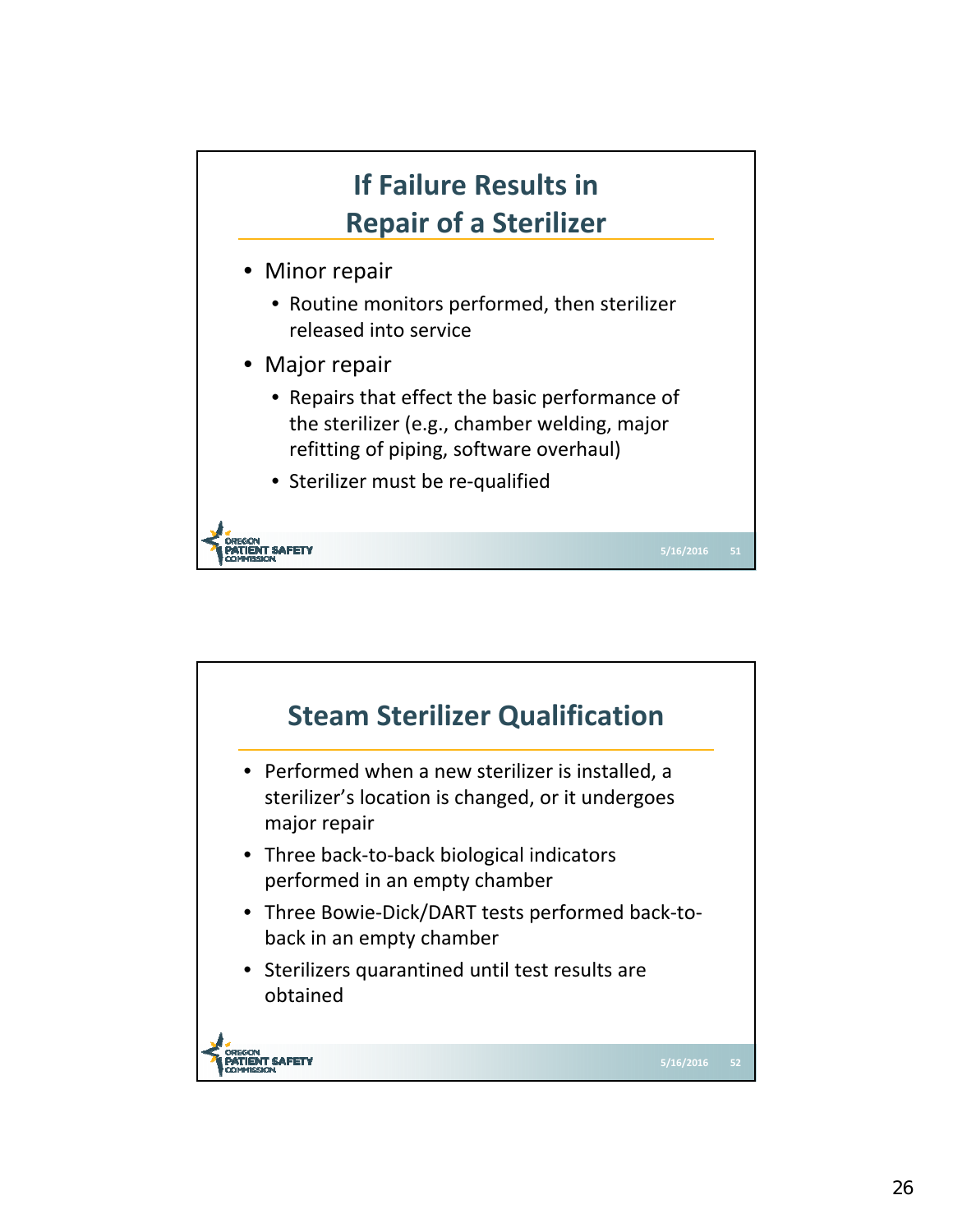

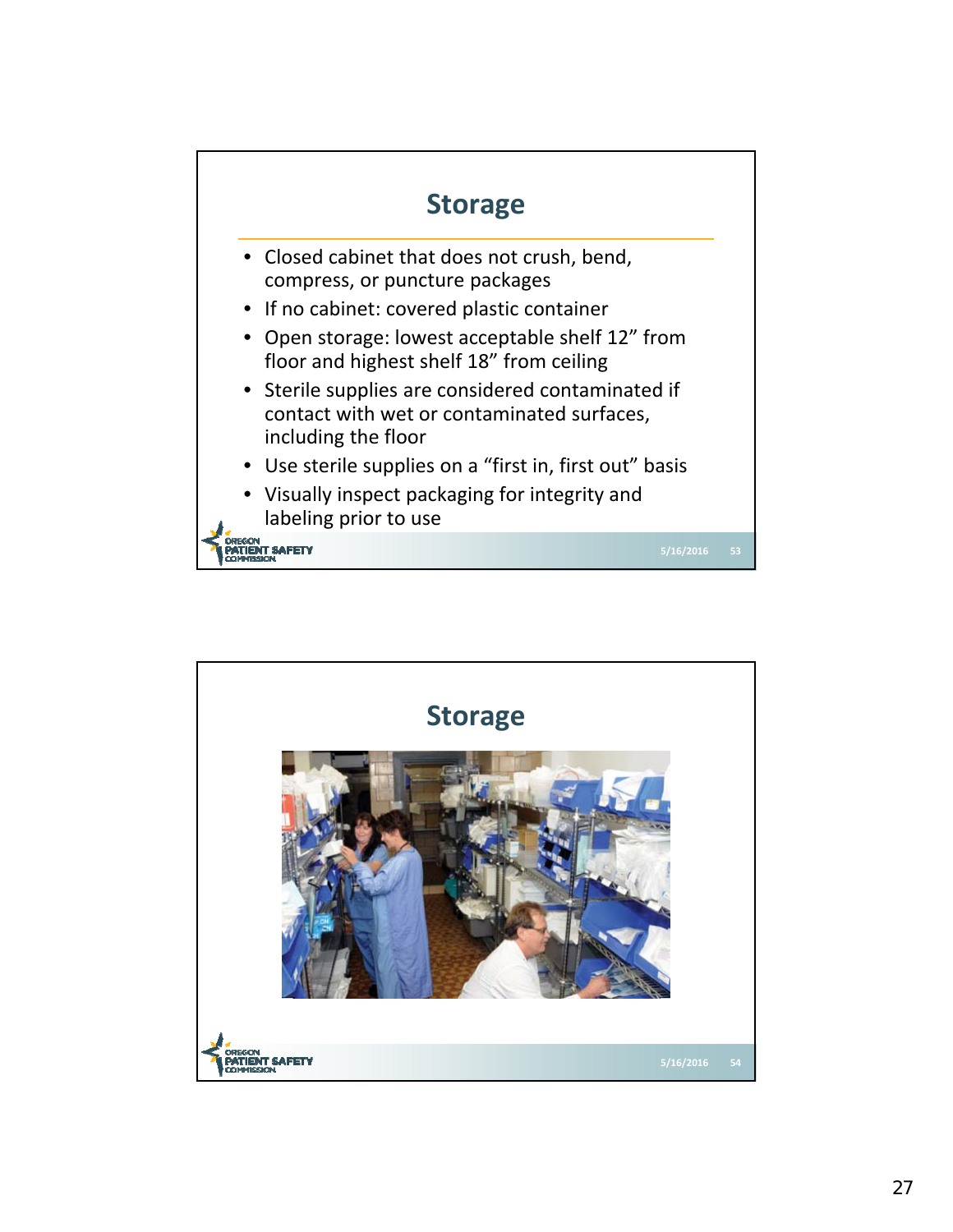

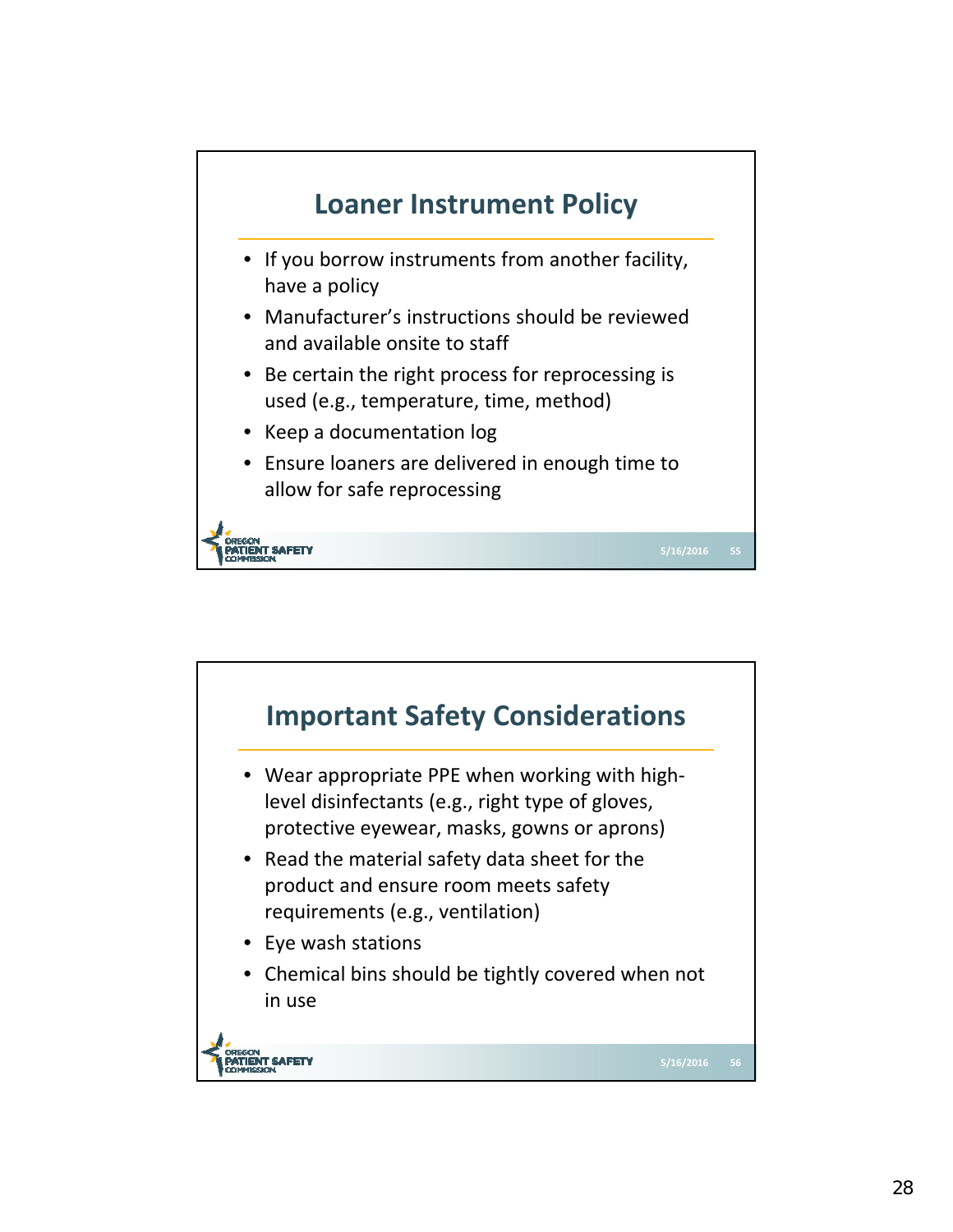

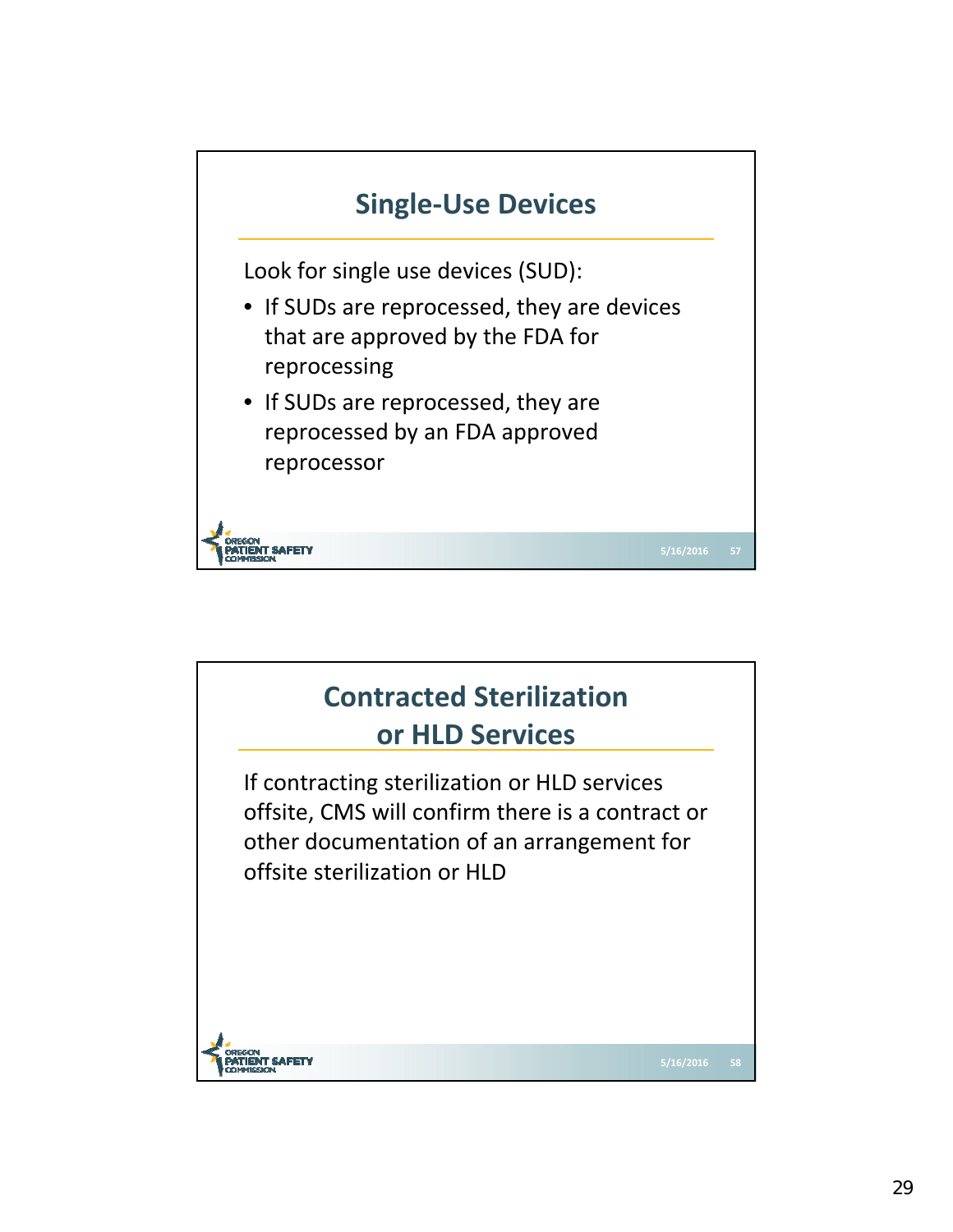

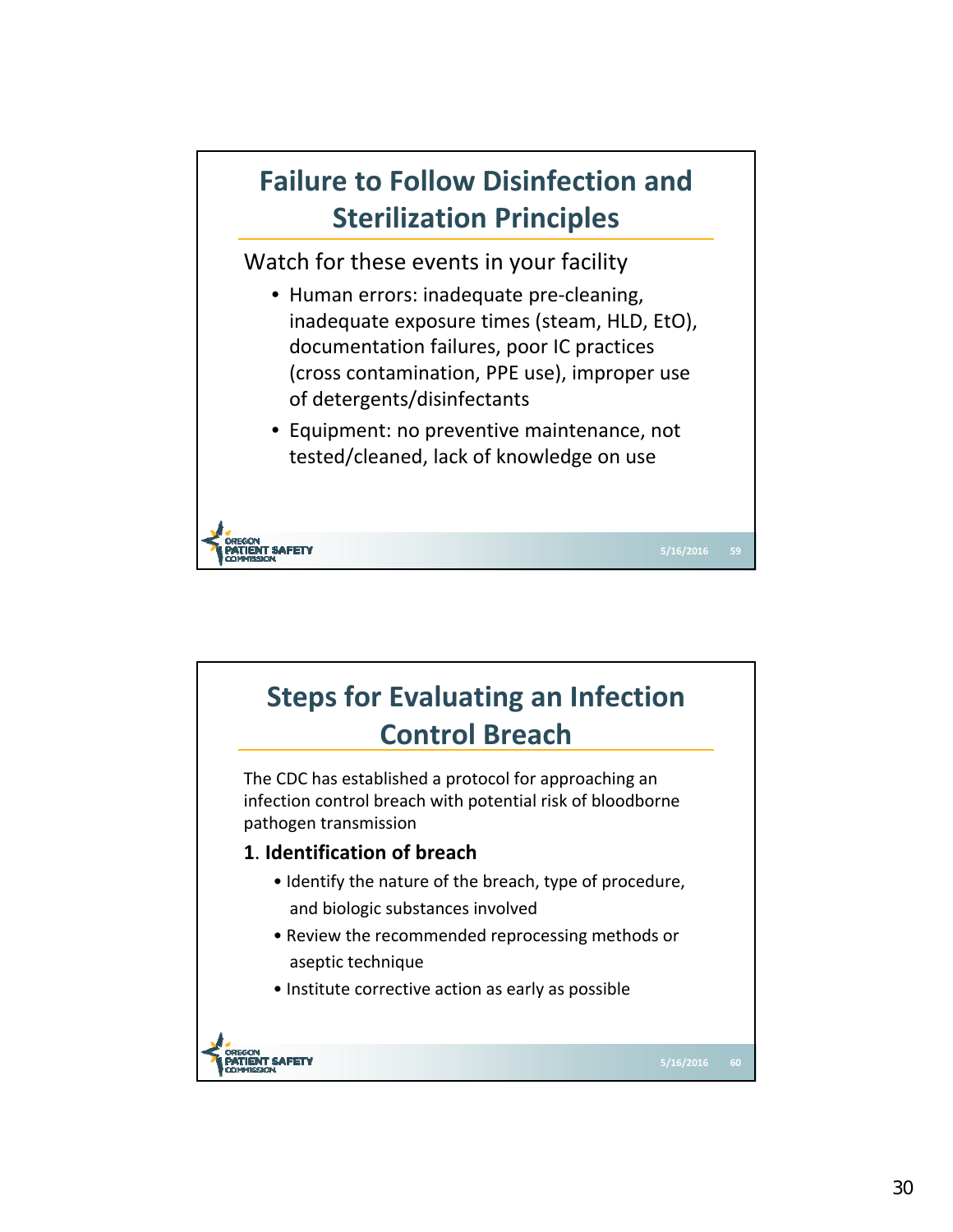

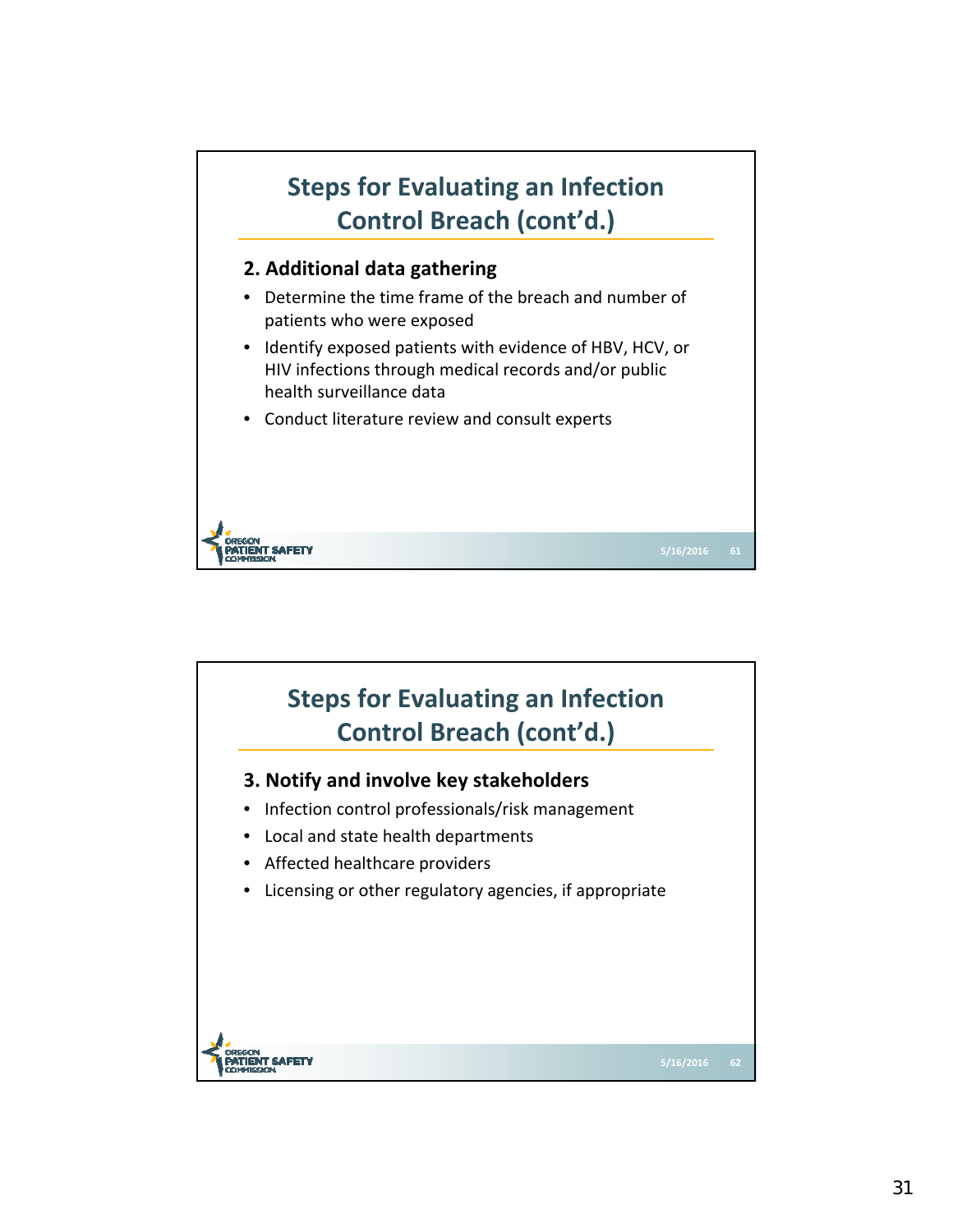

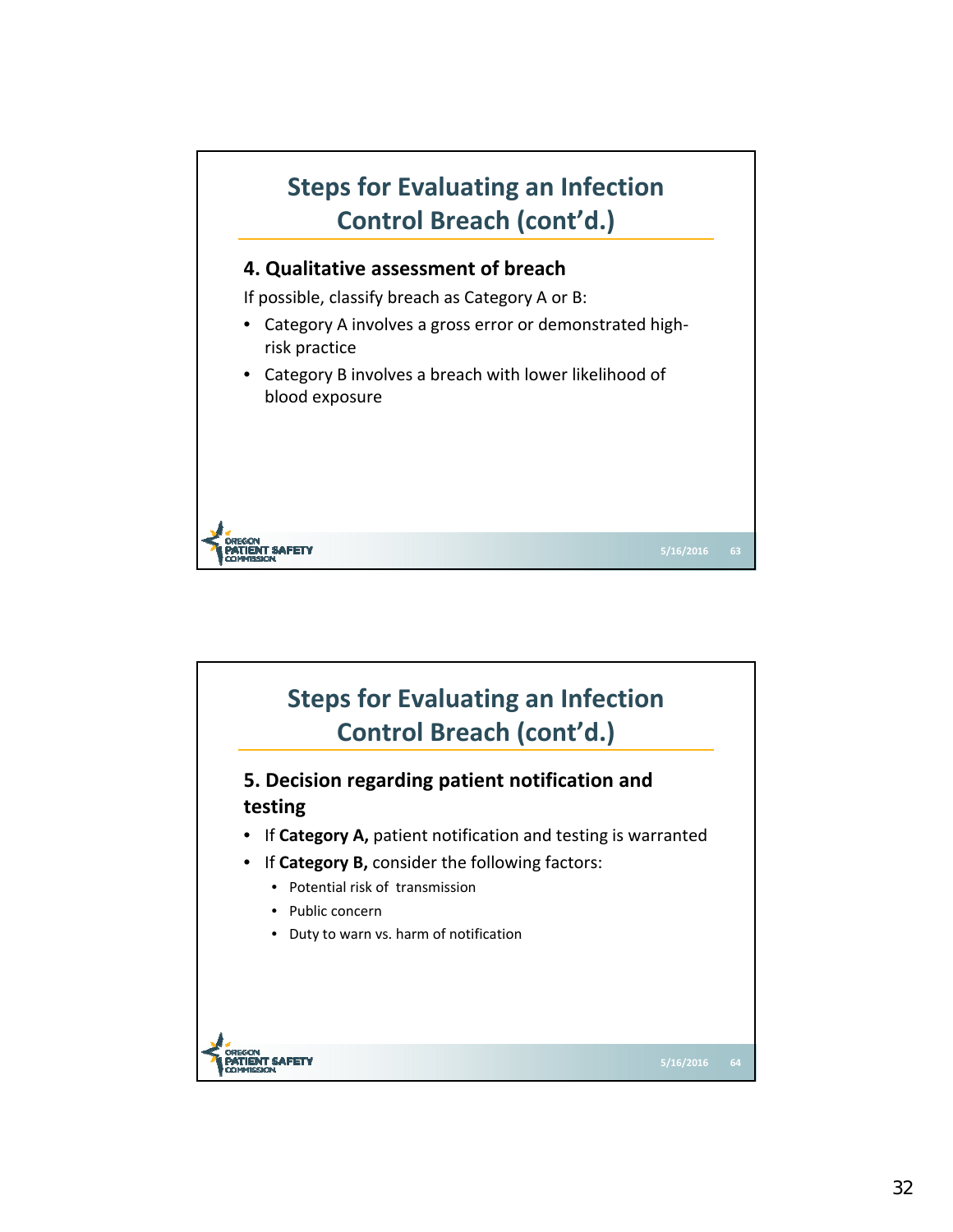

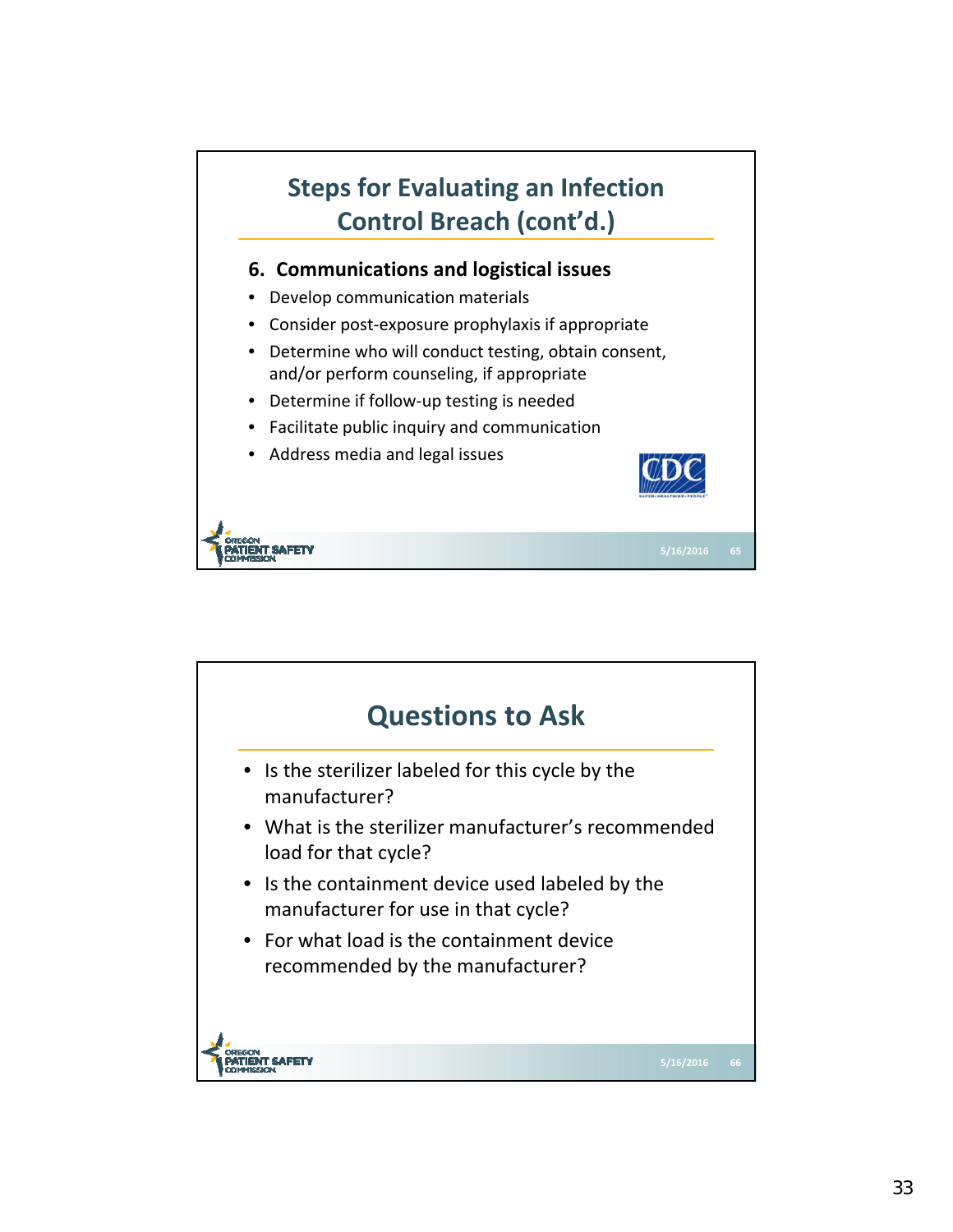

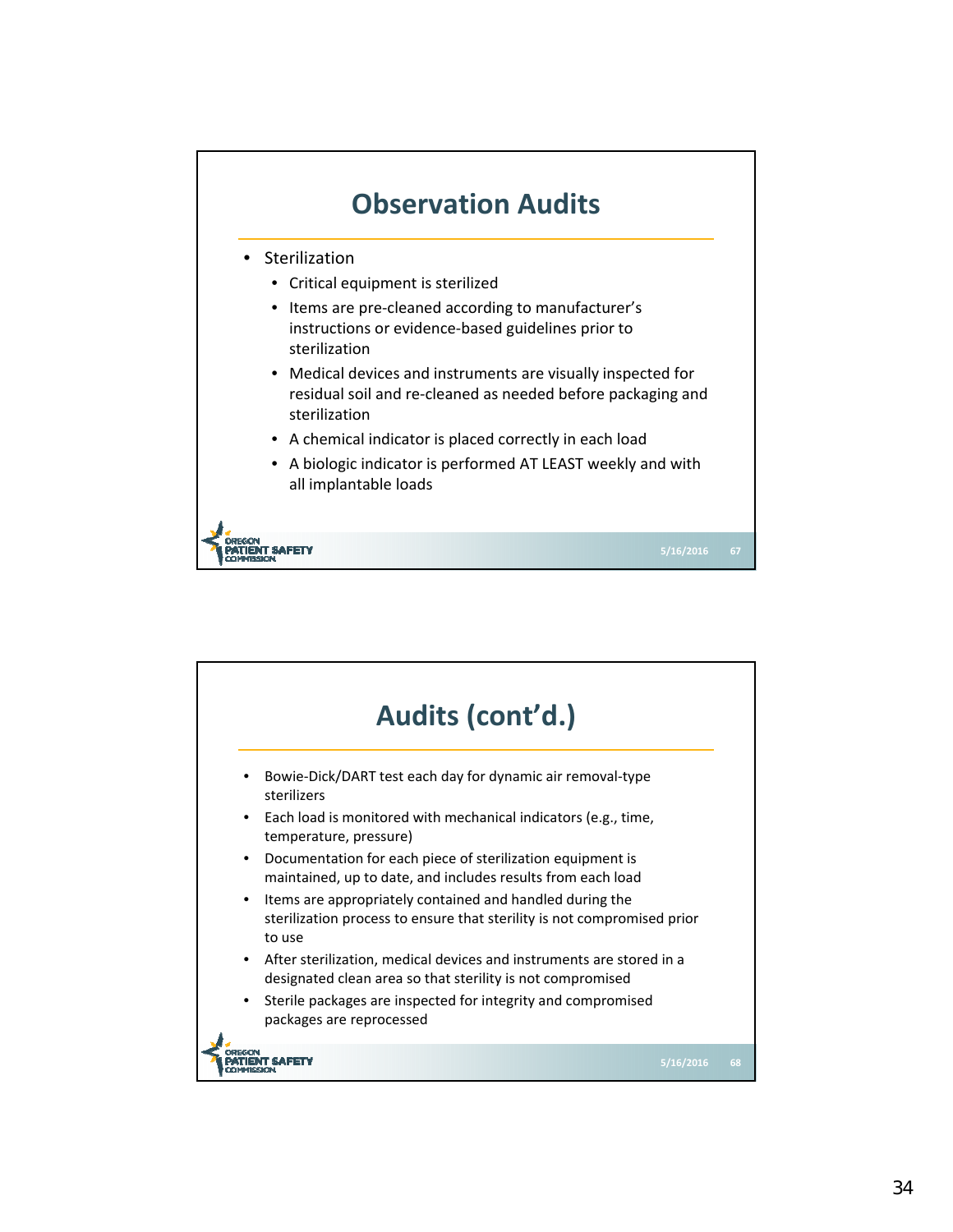